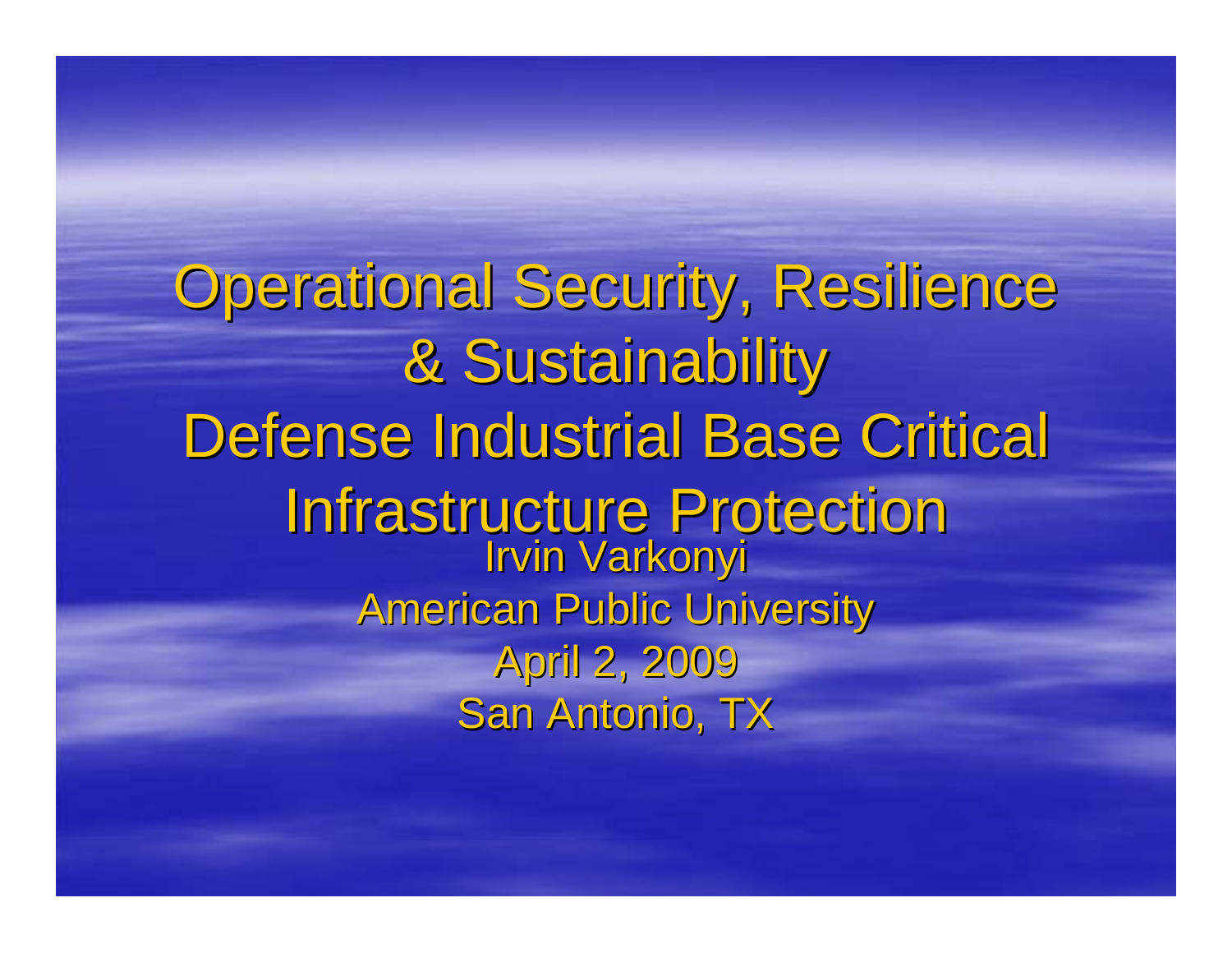### **Agenda**

- **Introductions Introductions**
- **PDefinitions**
- **Pre-Simulation**
- **Risk of Supply, Demand, Process, Control, Environment, Economy Control, Environment, Economy**
- **<u>Risk Management for Operations</u> Professionals Professionals**
- **Post-Simulation**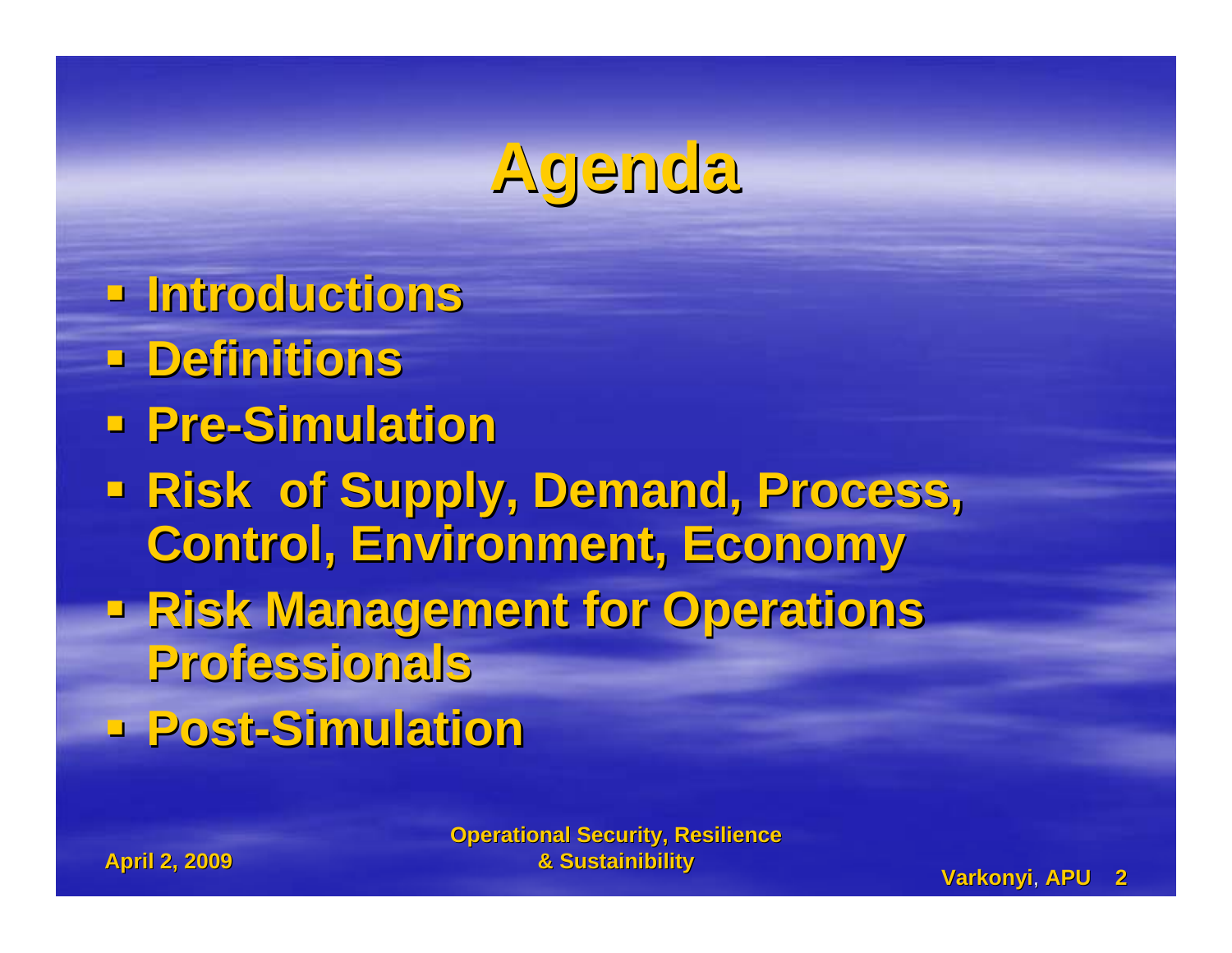#### **Introductions Introductions**



**Operational Security, Resilience & Sustainibility** 

#### **April 2, 2009 April 2, 2009**

#### **& Sustainibility & Sustainibility Varkonyi Varkonyi**, **APU 3**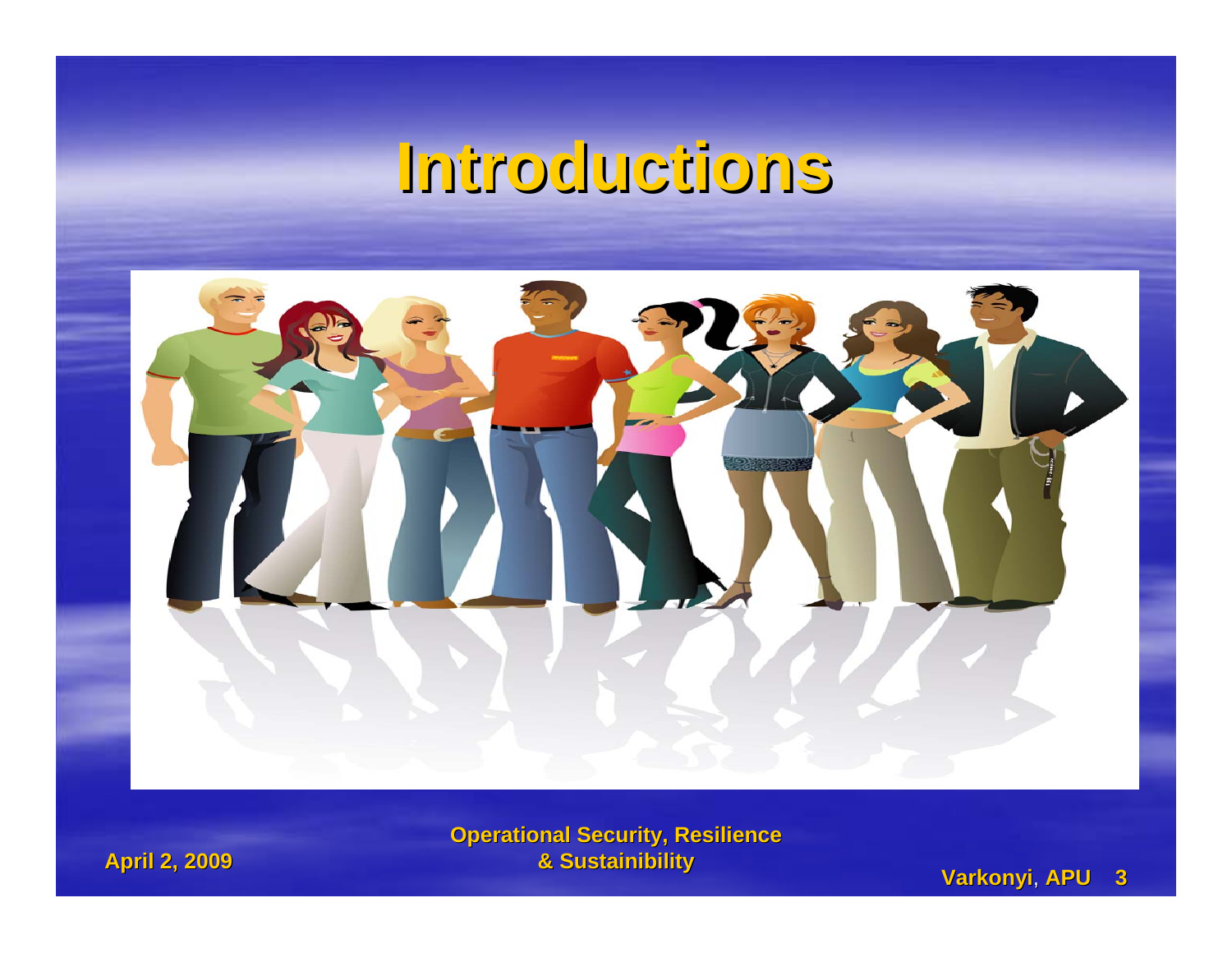

#### **Youngstown, OH Youngstown, OH**

**Operational Security, Resilience & Sustainibility** 

**April 2, 2009 April 2, 2009**

**& Sustainibility & Sustainibility Varkonyi Varkonyi**, **APU 4**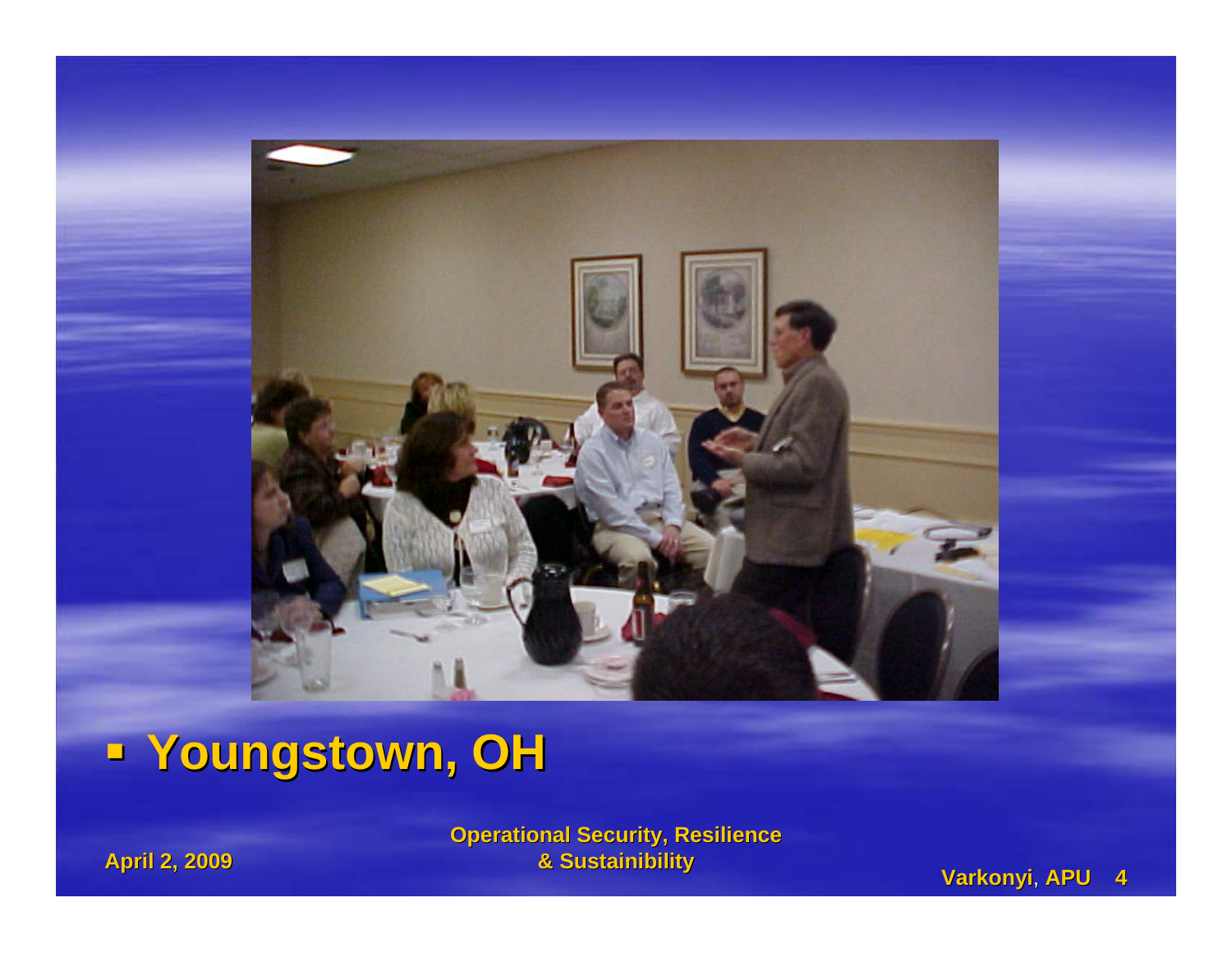## **Learning Objectives Learning Objectives**

- **1. Understanding components in the Understanding components in the trade-off among risk and efficiency off among risk and efficiency**
- **2. Understanding the concept of Risk Management within Enterprise Operations Operations**
- **3. Understanding the convergence of Understanding the convergence of green supply chains with resilient green supply chains with resilient operations operations**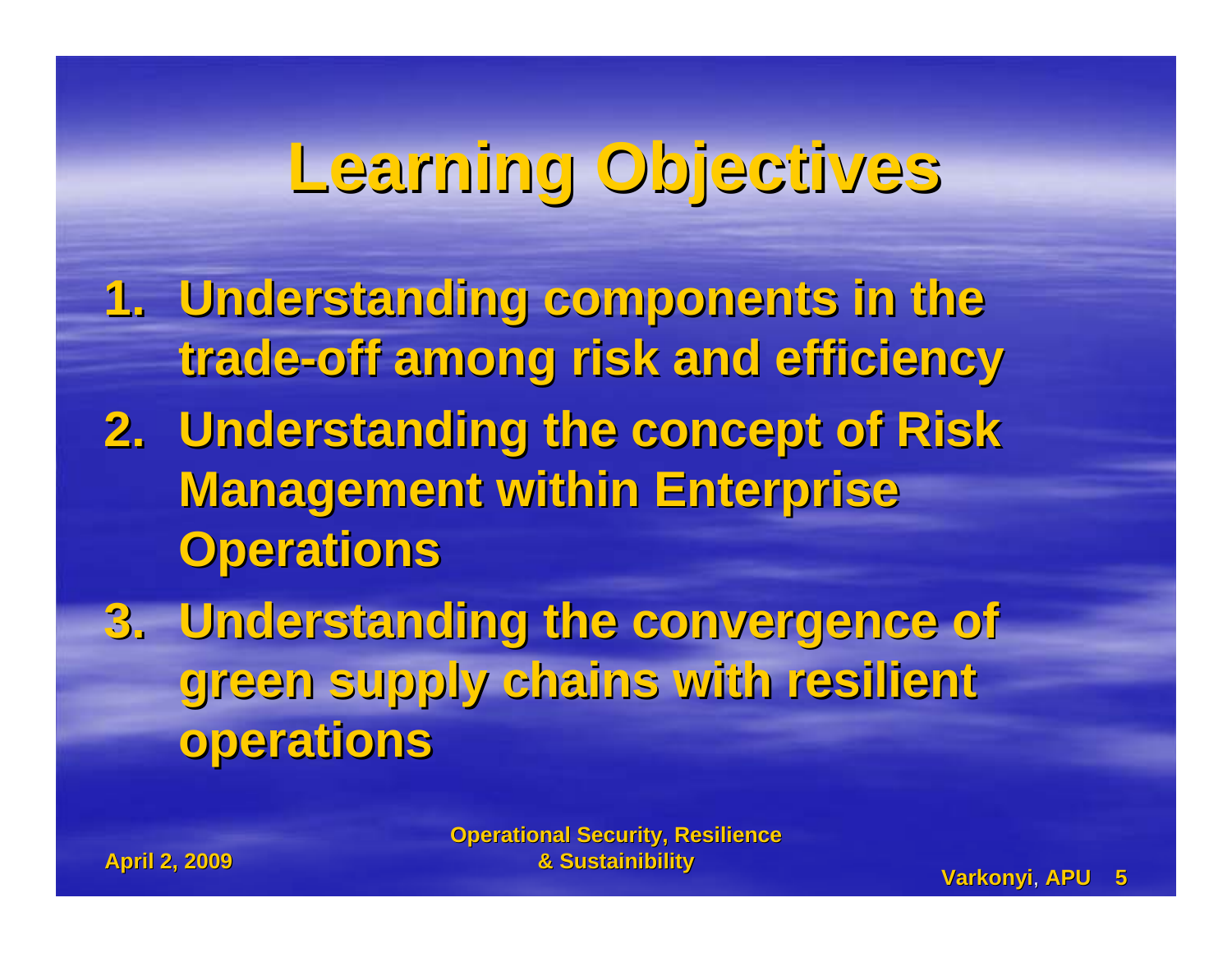#### **Pre-simulation simulation Definitions Definitions**

| <b>Risk</b>                     | Group            |
|---------------------------------|------------------|
| Supply                          | $\blacktriangle$ |
| Demand                          | B                |
| <b>Process</b>                  | C                |
| <b>Control</b>                  | D                |
| Environment<br>(Sustainability) | E                |
| Economy                         | F                |

**April 2, 2009 April 2, 2009**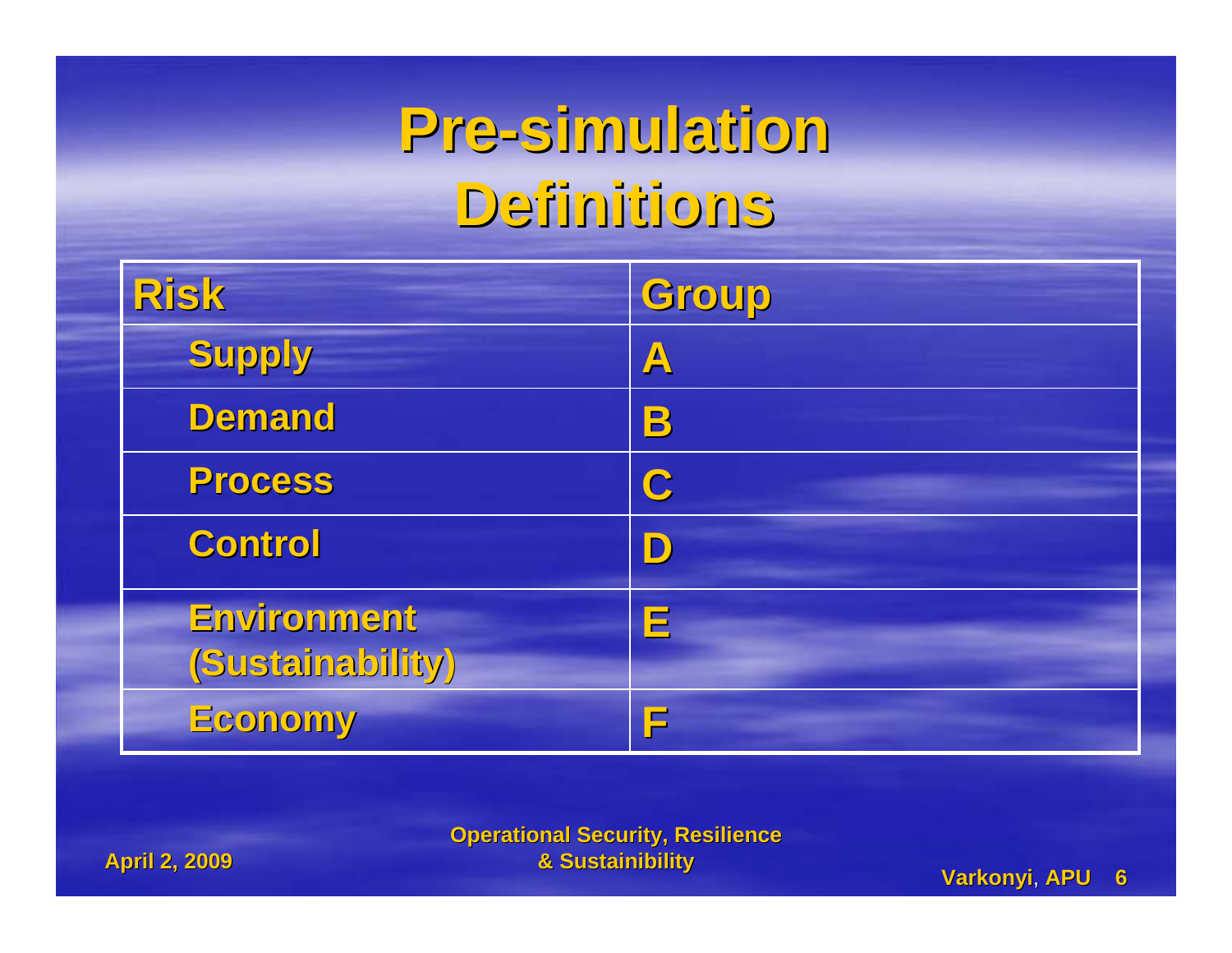## **Definitions Definitions**

| <b>Risk</b>                                                                         | <b>Definitions</b>                                             |
|-------------------------------------------------------------------------------------|----------------------------------------------------------------|
| <b>Supply</b>                                                                       | <b>Suppliers, Transportation,</b><br><b>Disasters, Quality</b> |
| <b>Demand</b>                                                                       | <b>Forecasts, Market turbulence,</b><br><b>Quality</b>         |
| <b>Process</b>                                                                      | Human capital, Identification of<br>risk, Government           |
| Control                                                                             | <b>Business Continuity,</b><br>Measurement, Risk mitigation    |
| Environment (Sustainability)                                                        | <b>Energy, Toxins, Stewardship</b>                             |
| <b>Economy</b>                                                                      | <b>Capital, Globalization,</b><br><b>Infrastructure</b>        |
| <b>Operational Security, Resilience</b><br>& Sustainibility<br><b>April 2, 2009</b> |                                                                |

**Warkonyi, APU 7**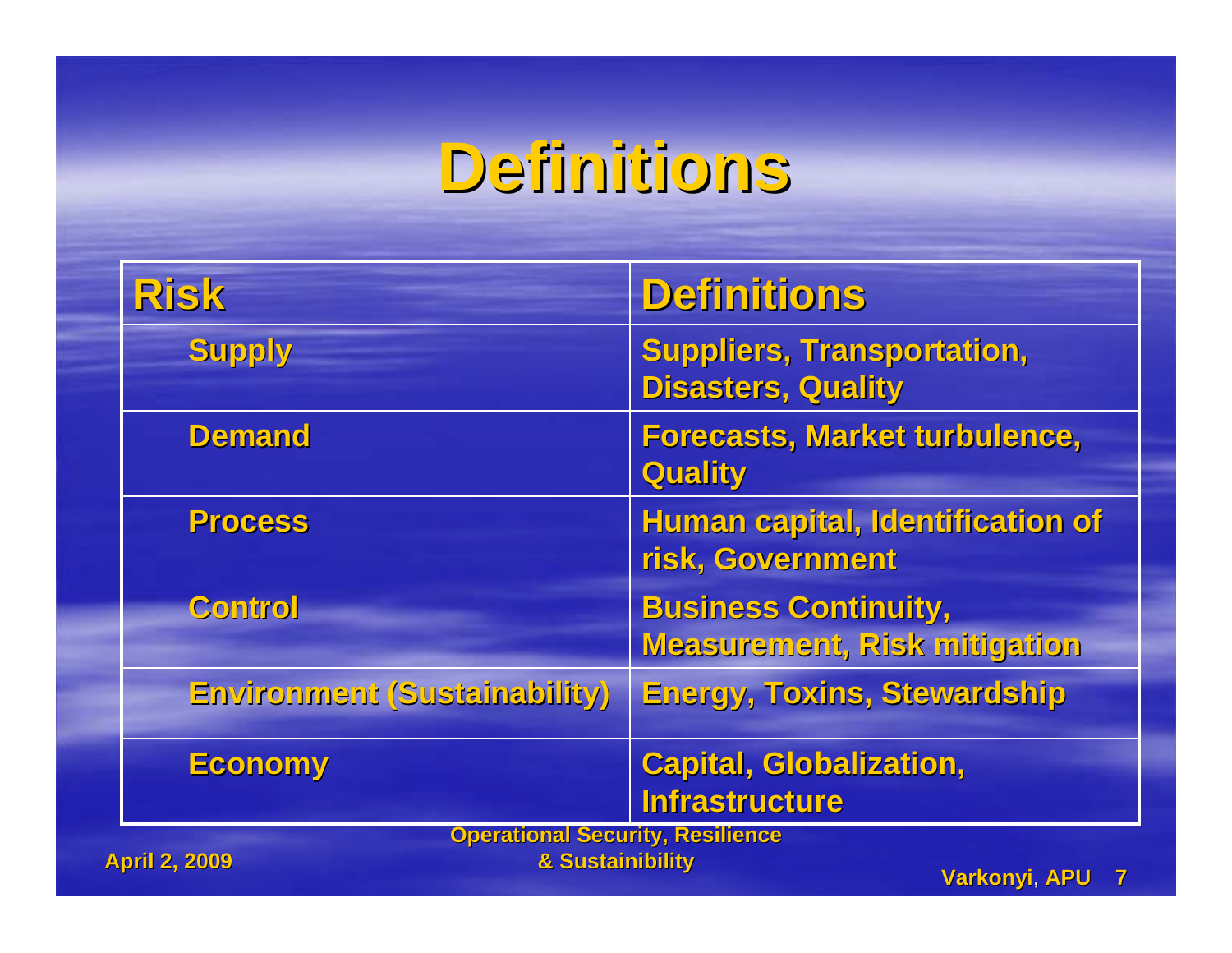#### **Definitions Definitions**

- **A risk process describes the steps you A risk process describes the steps you need to take to identify, monitor and need to take to identify, monitor and**  control risk…defined as any future event that may prevent you to meet your team **goals**
- **Risk control involves measurement, prevention, contingency planning and prevention, contingency planning and mitigation of the impact of disruptive mitigation of the impact of disruptive events. events.**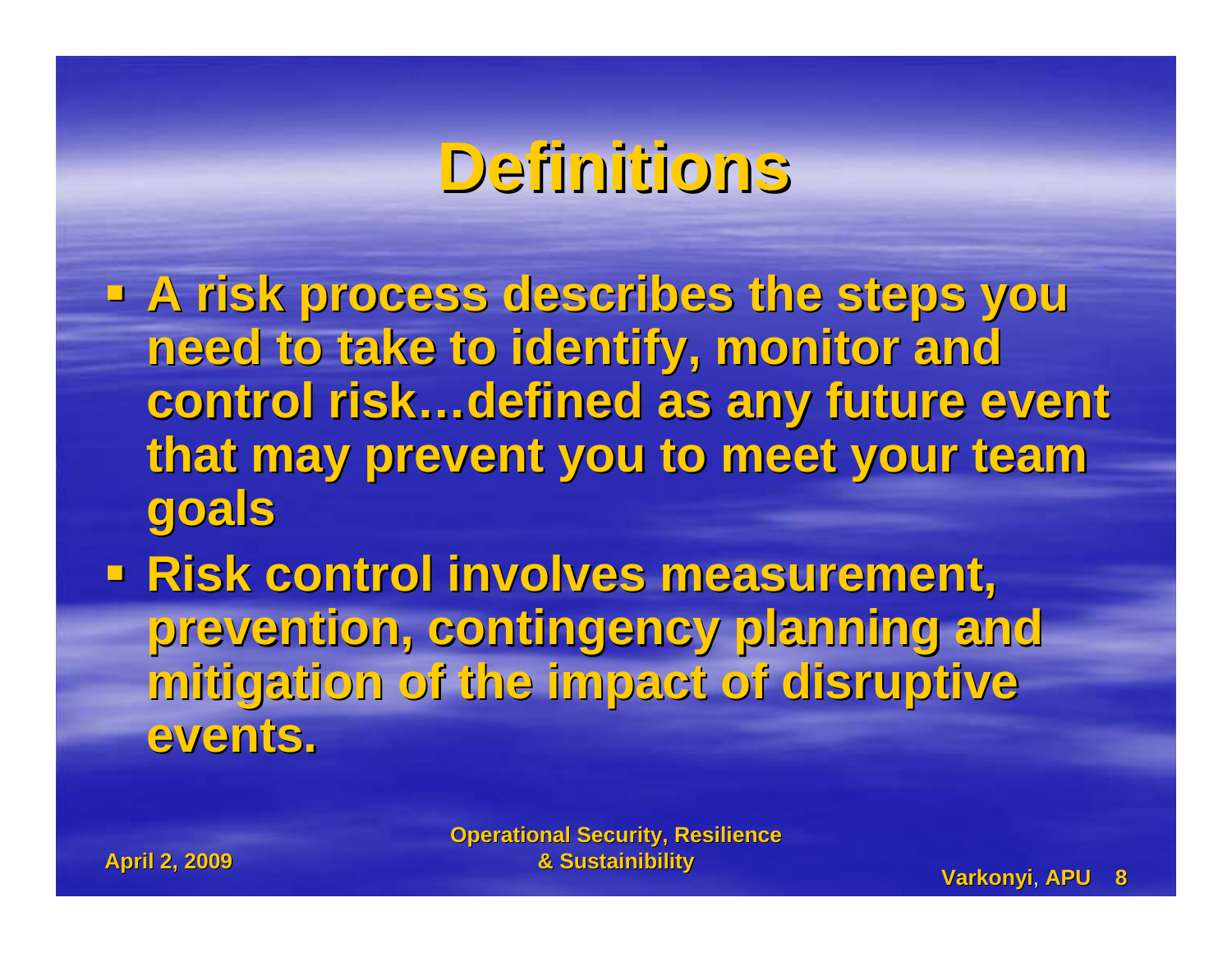#### **Definitions Definitions**

- **E** Security is a condition that results from the establishment and maintenance of protective measures.
- **Resilience builds on security by developing processes which guarantee the full security of processes which guarantee the full security of assets. assets.**
- **Exage Sustainable supply chains meet the needs of the present without compromising the ability the present without compromising the ability of the enterprise, and of future generations, to of the enterprise, and of future generations, to meet their own needs. meet their own needs.**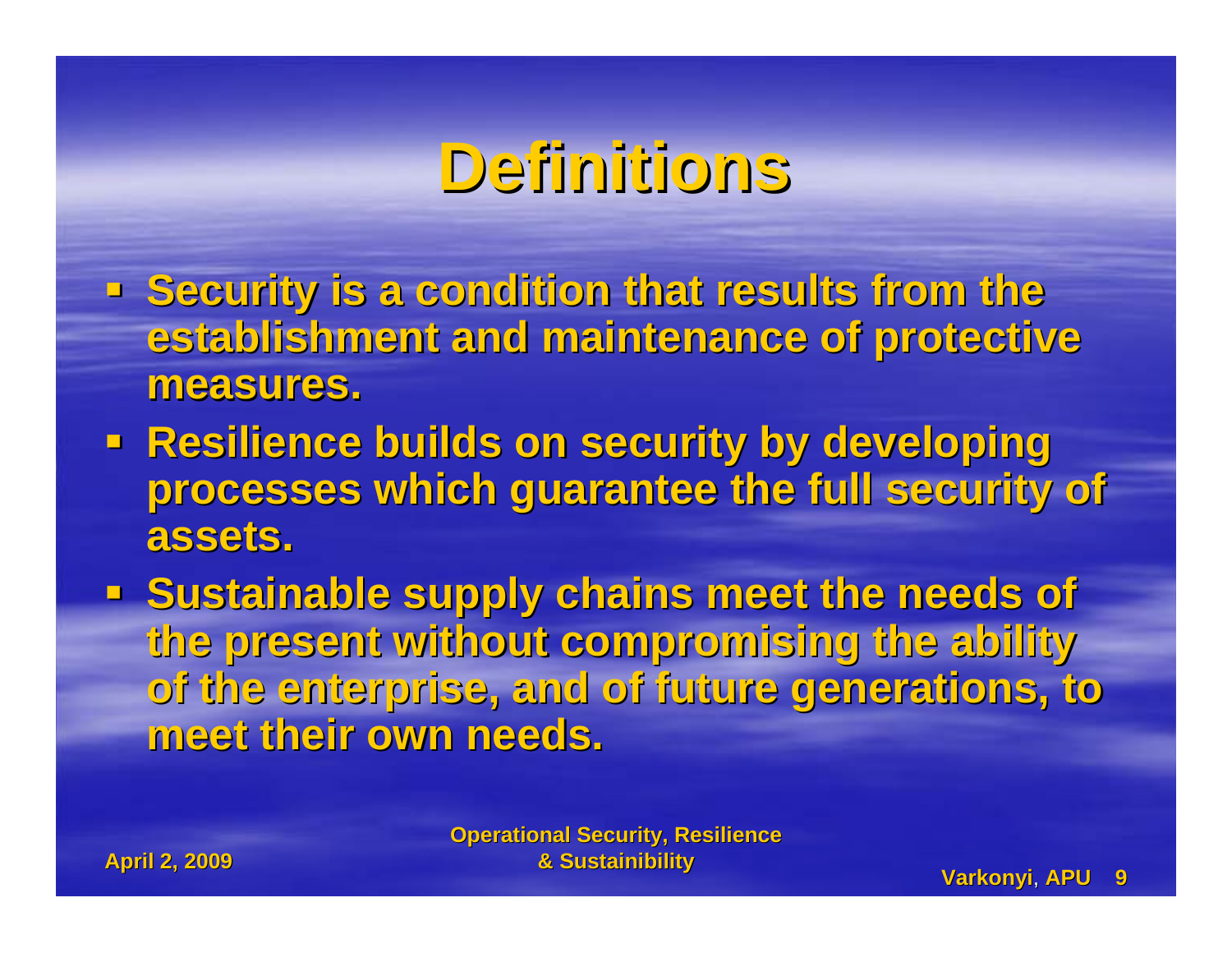## **Supply Chain Risk Management Supply Chain Risk Management (SCRM)**

- **Pressures on SCRM Pressures on SCRM**
- **Example 1 SC Vulnerability from growing global operations**
- **Increasingly volatile global economy Increasingly volatile global economy**
- **Insufficient alignment of business objectives<br>With business risk with business risk**
- **Lack of timely data Lack of timely data**
- **Lack of alignment of business objectives Lack of alignment of business objectives among trading partners among trading partners**

**Aberdeen SCRM Aberdeen SCRM – July 2008 July 2008**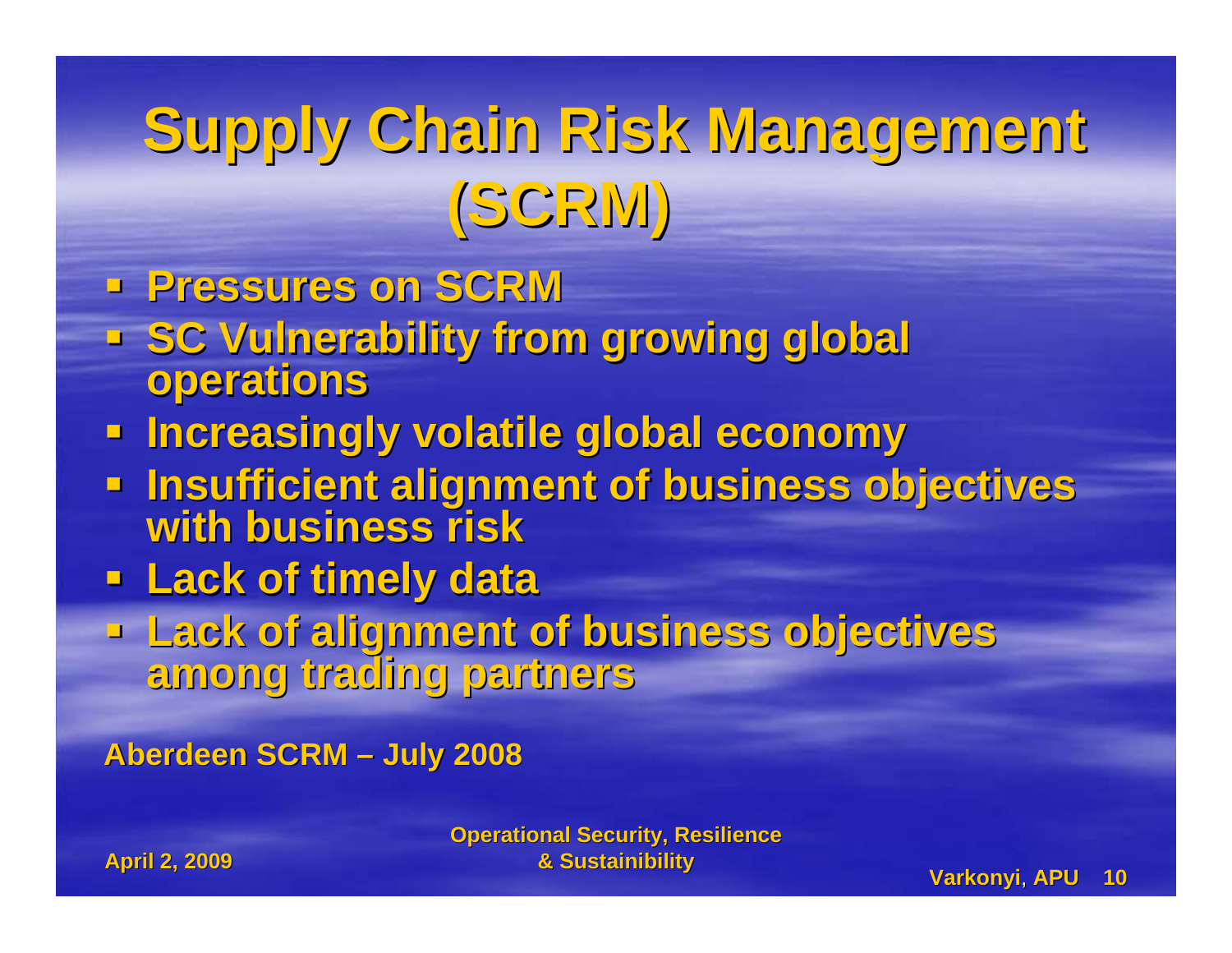#### **SCOR**

**The Organization's Environment The Organization's Environment**

 **What Does What Does** *Value at Risk Value at Risk - VaR* **Mean? A technique used to estimate the** probability of portfolio losses based on **the statistical analysis of historical price the statistical analysis of historical price trends and volatilities. trends and volatilities.**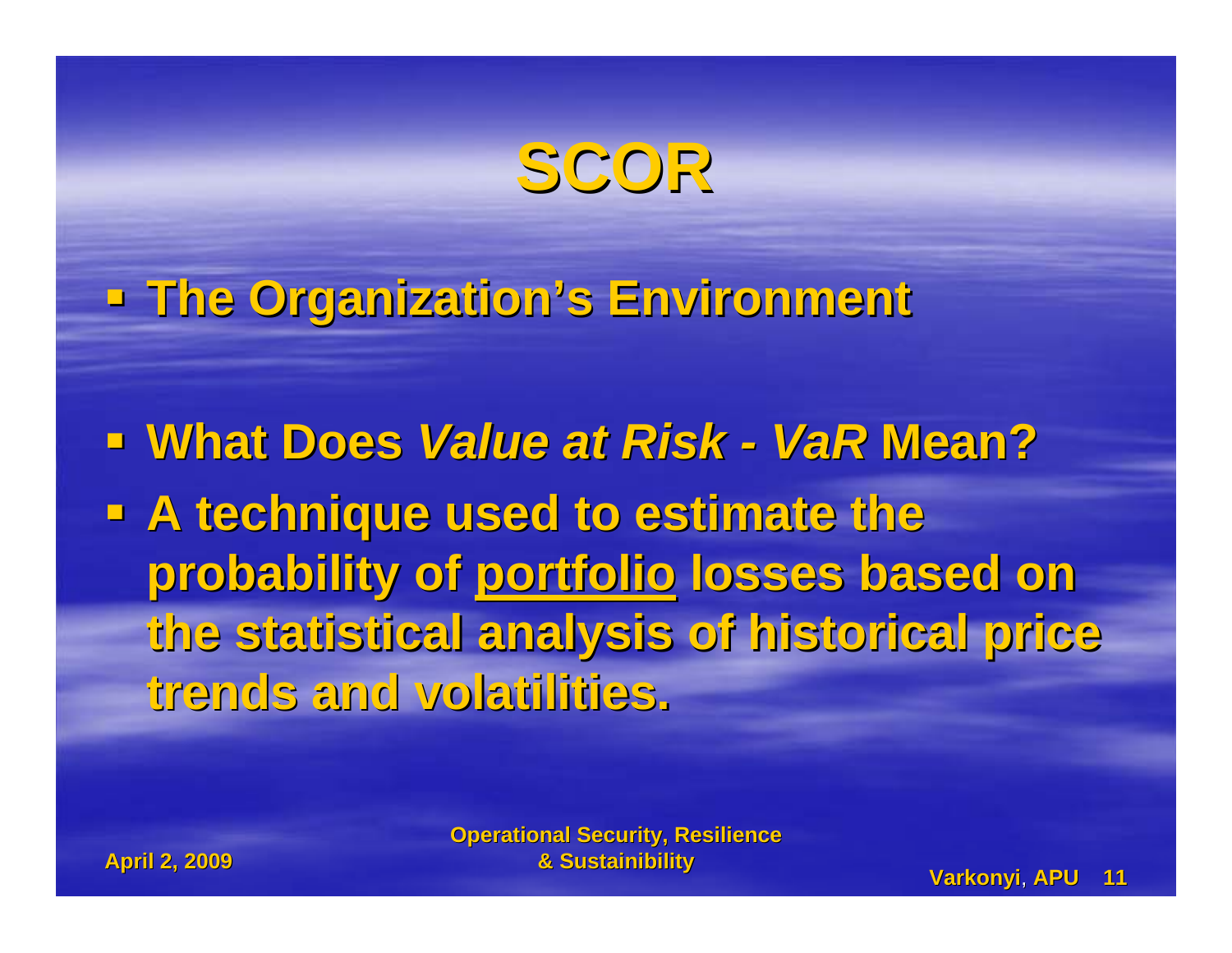#### **SCOR and SCRM SCOR and SCRM**

 **SCOR 9.0 includes Risk Management foundation utilizing SCOR SCOR 9.0 includes Risk Management foundation utilizing SCOR Framework to map and define supply chain processes Framework to map and define supply chain processes**

| <b>Initial</b> | <b>Build</b>                        |
|----------------|-------------------------------------|
|                | <b>Discover</b>                     |
|                | <b>Analyze (Value-at-Risk (VaR)</b> |
| M              | <b>Assess</b>                       |
| IV             | <b>Mitigate</b>                     |
| V              | <b>Implement</b>                    |

**Operational Security, Resilience & Sustainibility & Sustainibility Varkonyi Varkonyi**, **APU 12**

**April 2, 2009 April 2, 2009**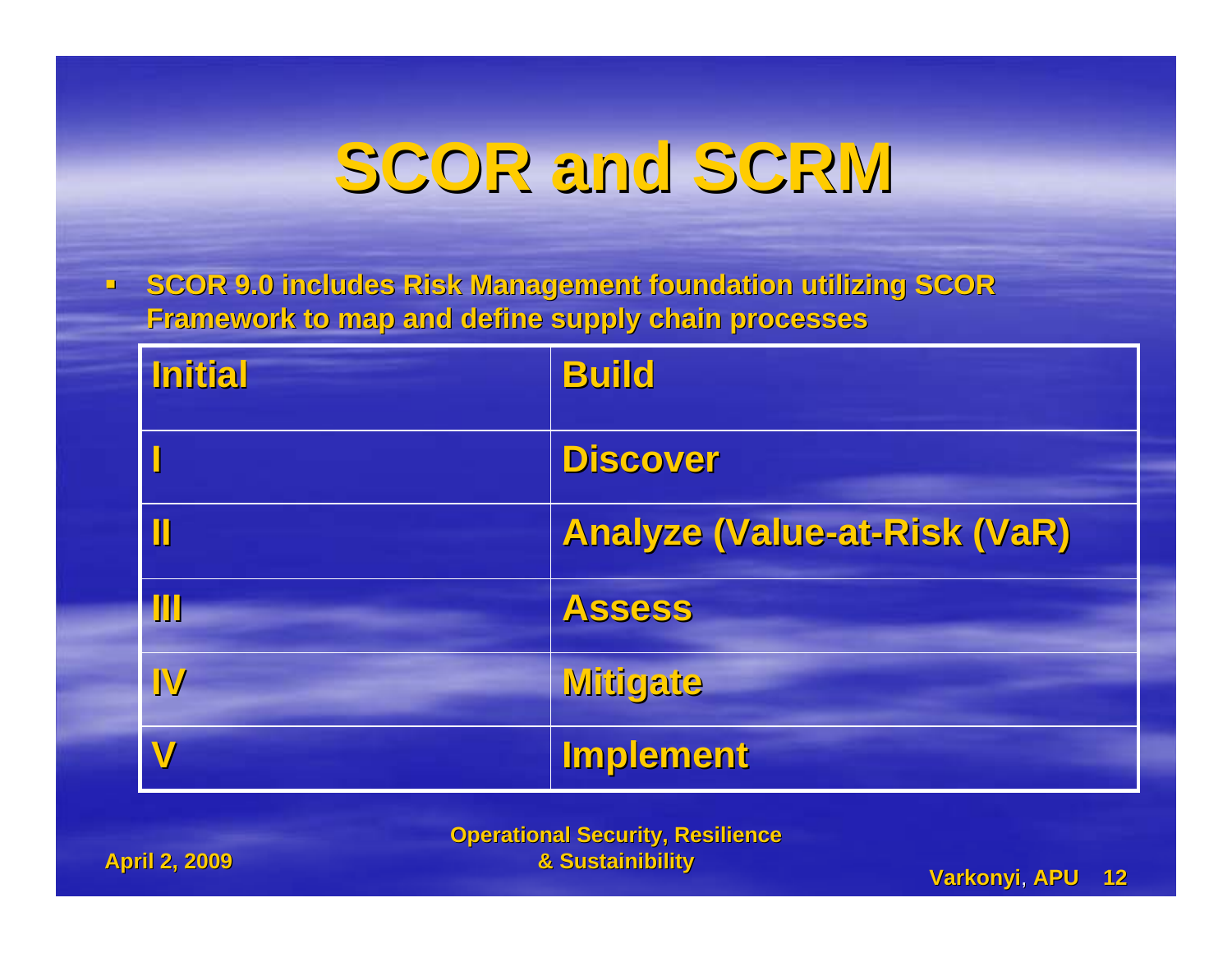# **Supply Risk Supply Risk**

- **Supplier capacity**
- **58% respondents indicated failure of 58% respondents indicated failure of**  suppliers' performance in 2008 Aberdeen **survey**
- **Raw material shortages or price increases occurred for 49% of increases occurred for 49% of respondents respondents**
- **Financial loss Financial loss**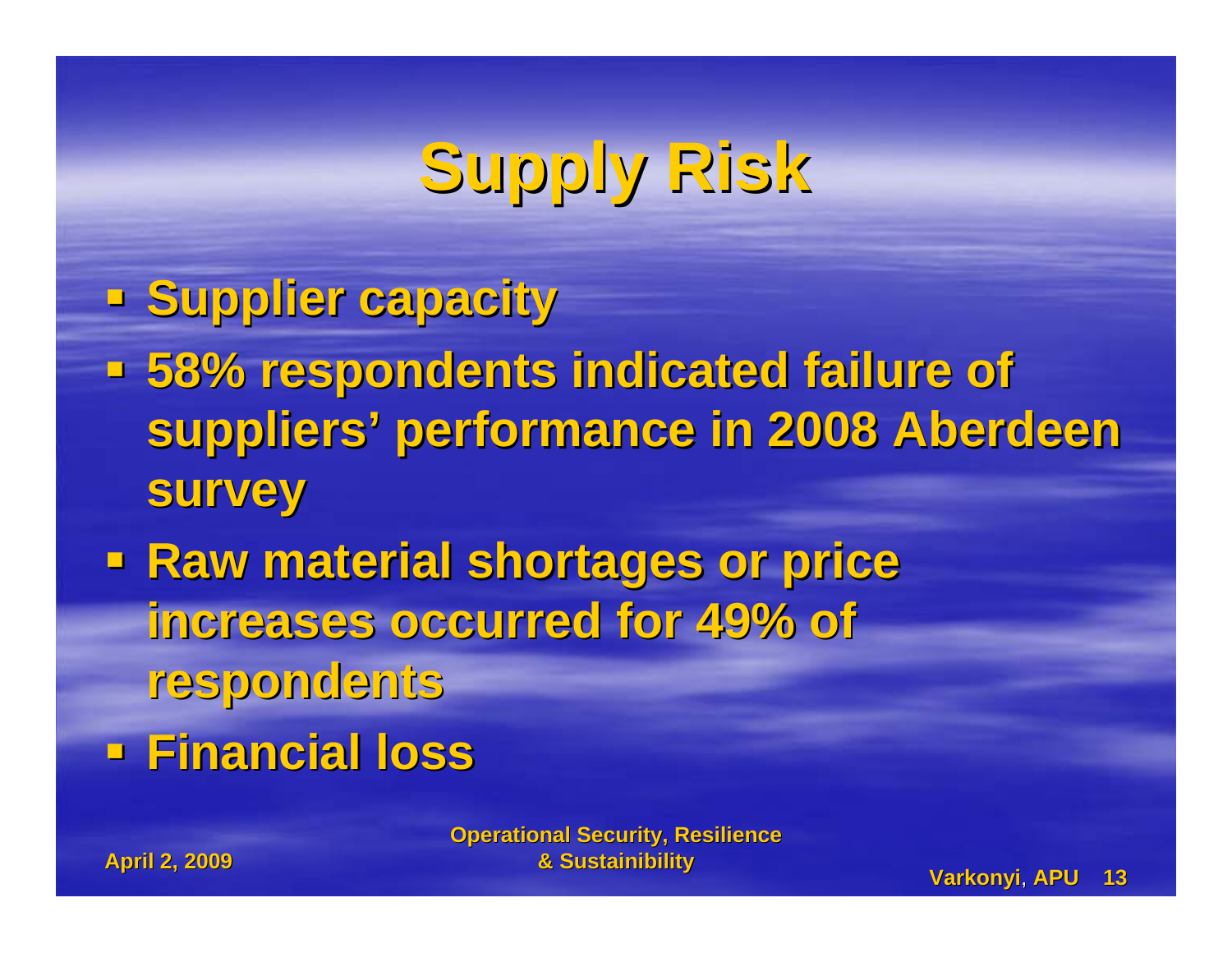## **Demand Risk Demand Risk**

 **45% of respondents incurred unexpected 45% of respondents incurred unexpected changes in customer demand changes in customer demand Postponement Postponement Mass customization Mass customization Financial loss Financial loss**

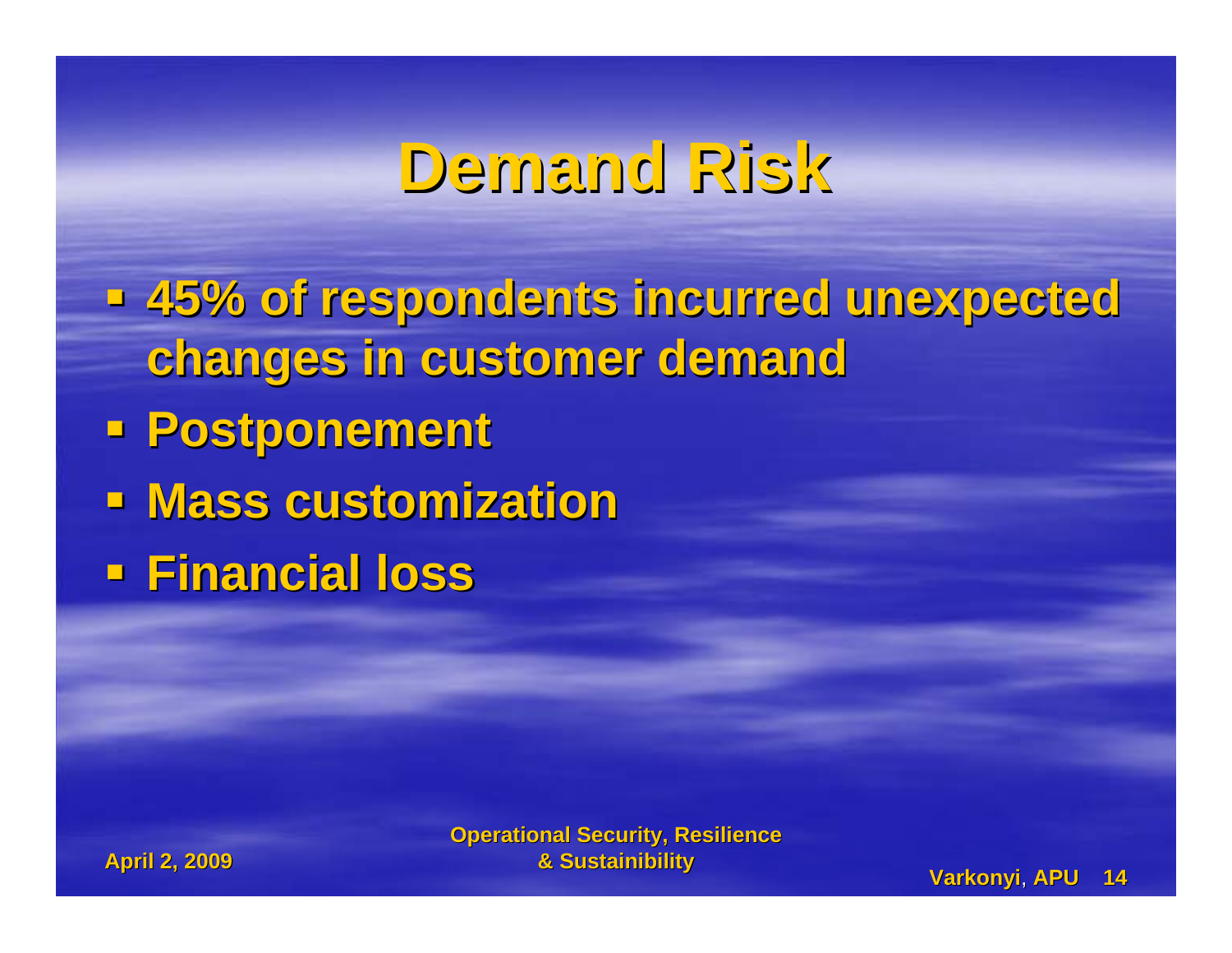#### **Process Process**

- **39% of respondents experienced delayed 39% of respondents experienced delayed shipments shipments**
- **Best-in class companies are more likely to take pro-active action active action**
	- **Logistics capacity Logistics capacity**
	- **Risk profile of suppliers Risk profile of suppliers**
	- **Fuel price risk Fuel price risk**
	- –**Risk profile of a country Risk profile of a country**
	- **Contingency planning for non Contingency planning for non-environmental environmental catastrophic events catastrophic events**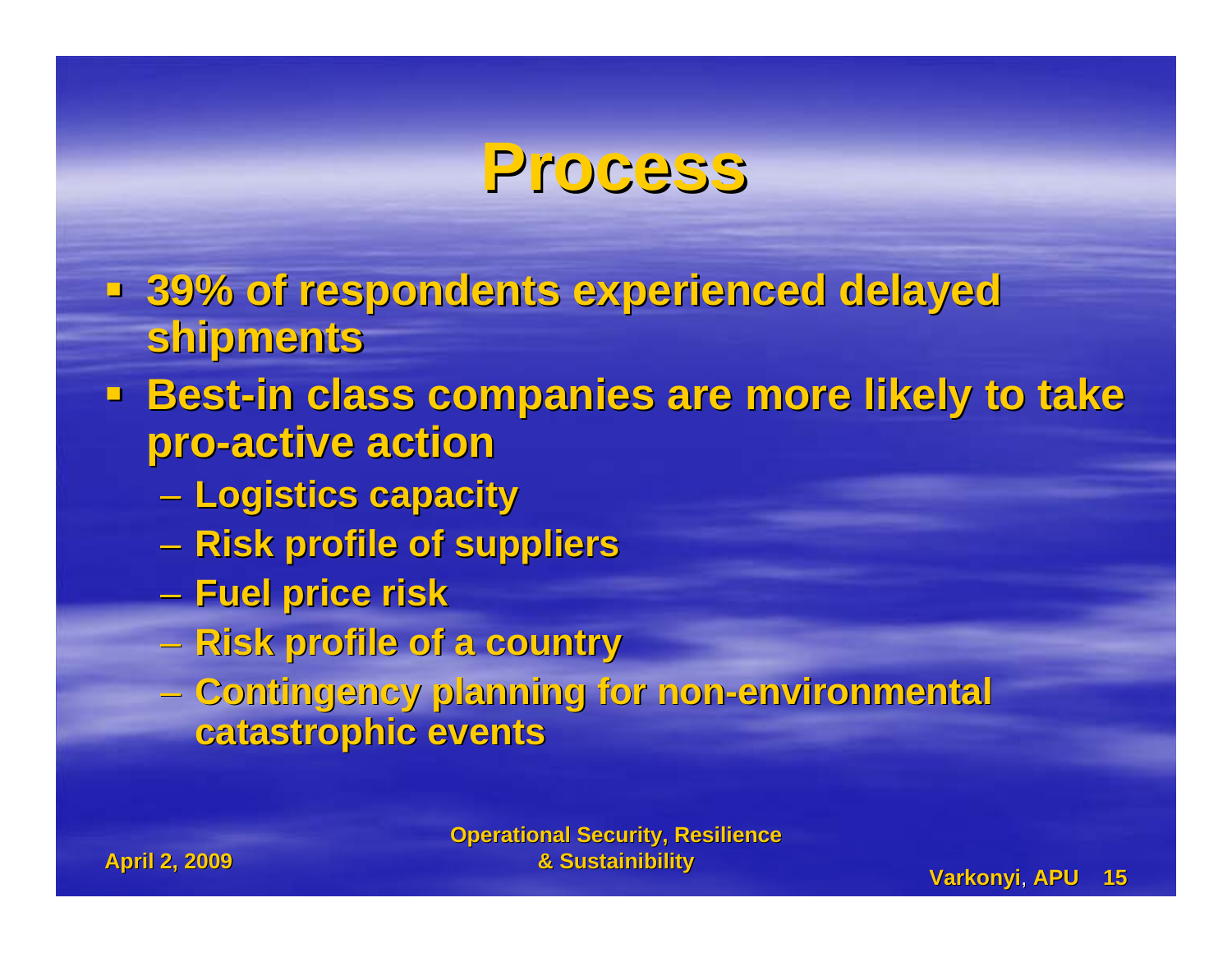#### **Process Process**

 **Best in class are 80% more likely than Best in class are 80% more likely than laggards to train employees on laggards to train employees on disruption response procedures disruption response procedures Human capital training Human capital training Financial loss Financial loss**

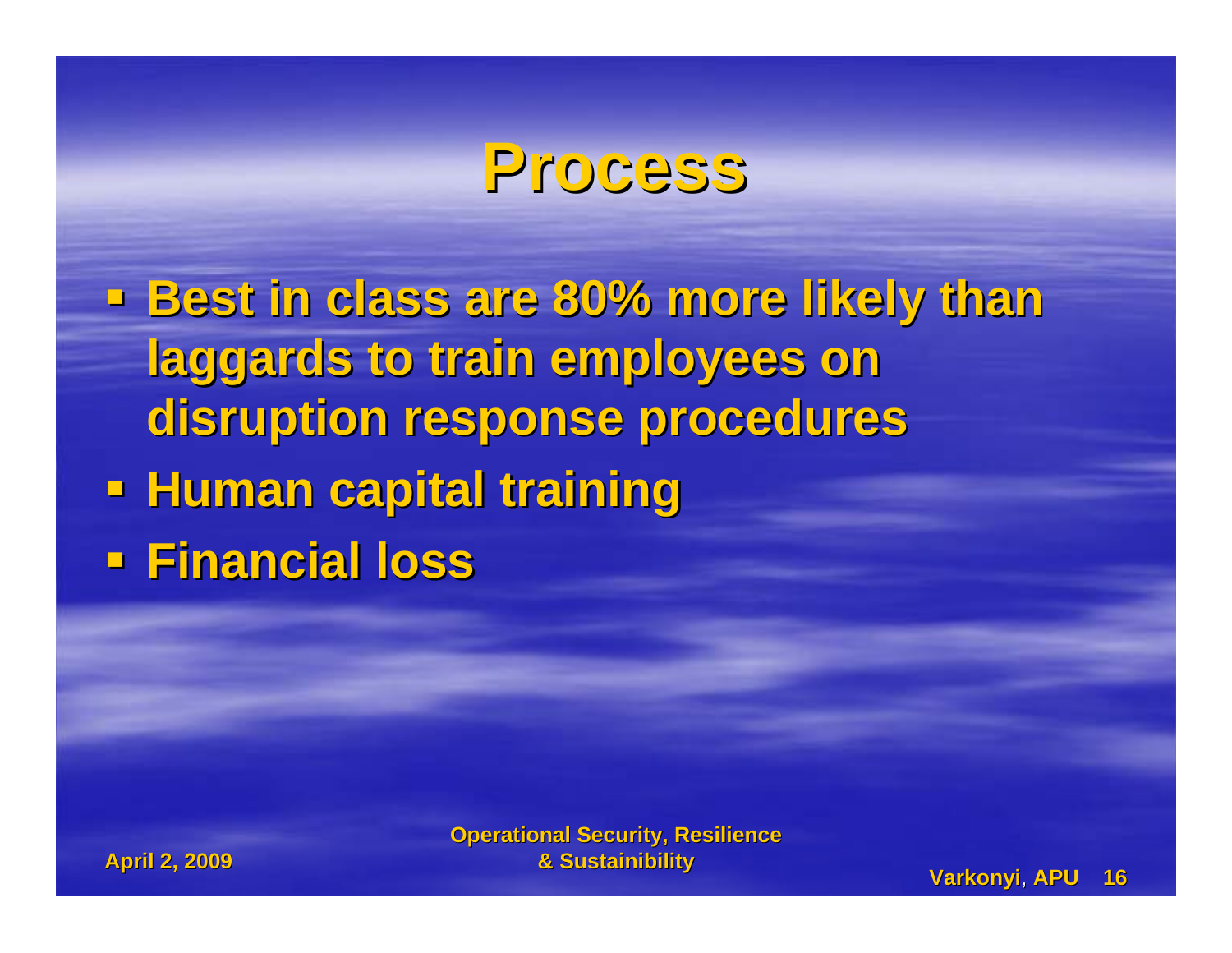### **Control Control**

 **58% of participants see increased supply 58% of participants see increased supply chain vulnerability due growing global chain vulnerability due growing global operations operations Financial loss Financial loss**

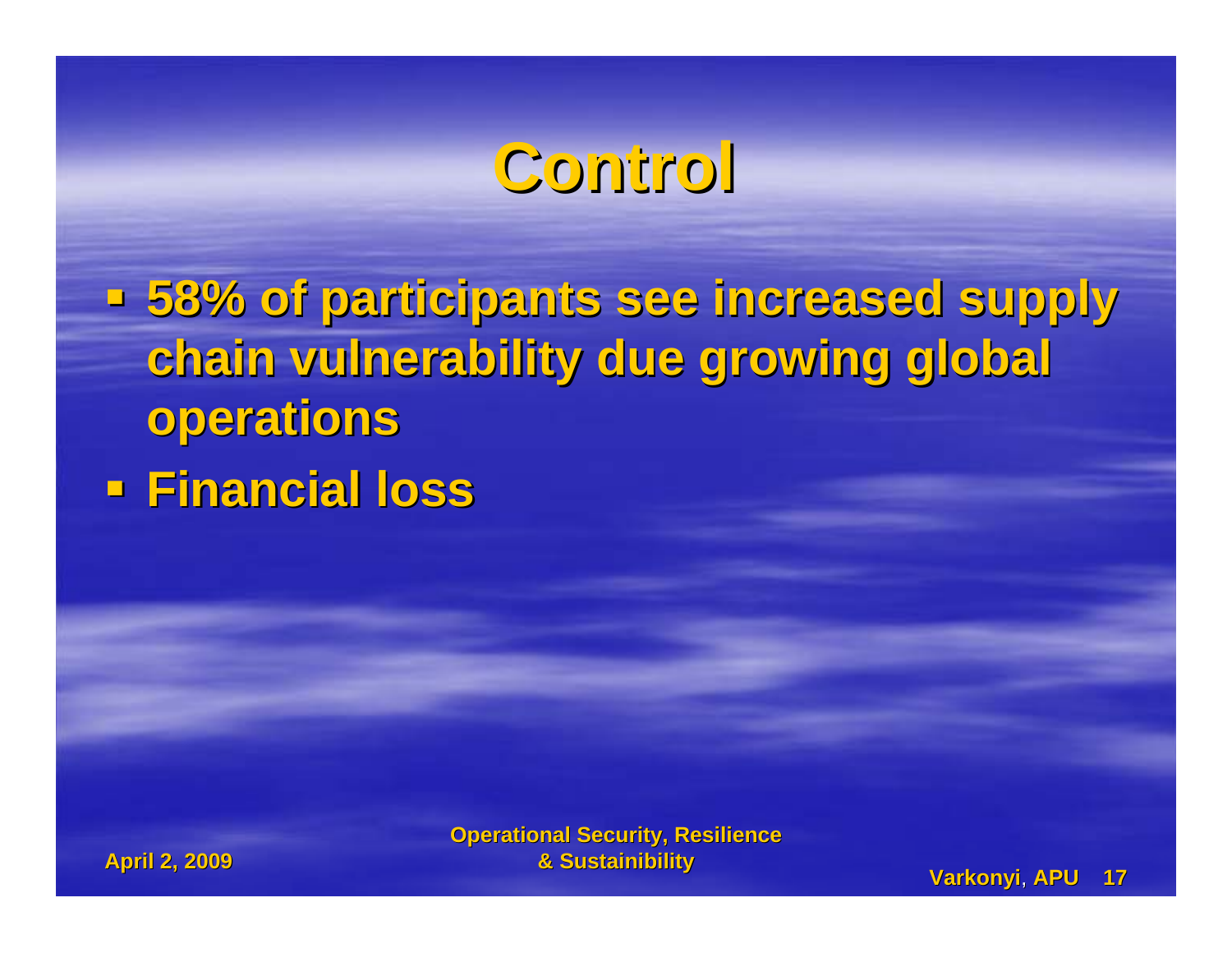- **Sustainability inter Sustainability inter-related with security related with security Impact of disruptions on shareholder depresses share value depresses share value Ramp/rollout problems Ramp/rollout problems -12.7% Production problems Production problems -12.4%**
	- **Development problems Development problems -11.1%**
	- **Source – Lehman Brothers 2003 Lehman Brothers 2003**

**April 2, 2009 April 2, 2009**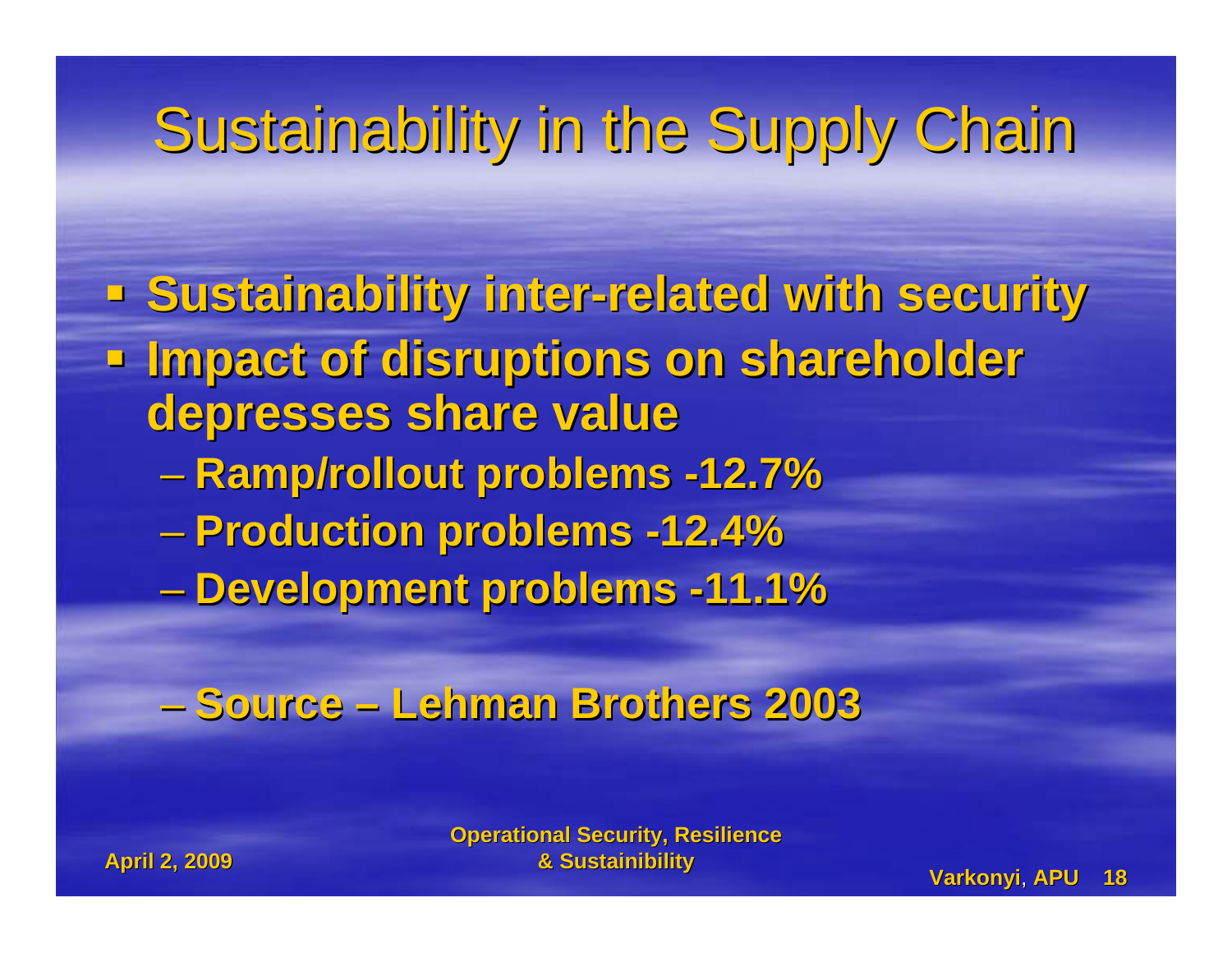#### **The life cycle process The life cycle process**

- **Trace back the carbon foot print of your Trace back the carbon foot print of your suppliers suppliers**
- **Measure packaging materials** 
	- Save weight saves fuels; saves materials; saves **money**
- **Re-use of components** 
	- **Re-cycling must be against the energy required to cycling must be against the energy required to disassemble, separate, etc disassemble, separate, etc**
	- **Xerox copier parts Xerox copier parts**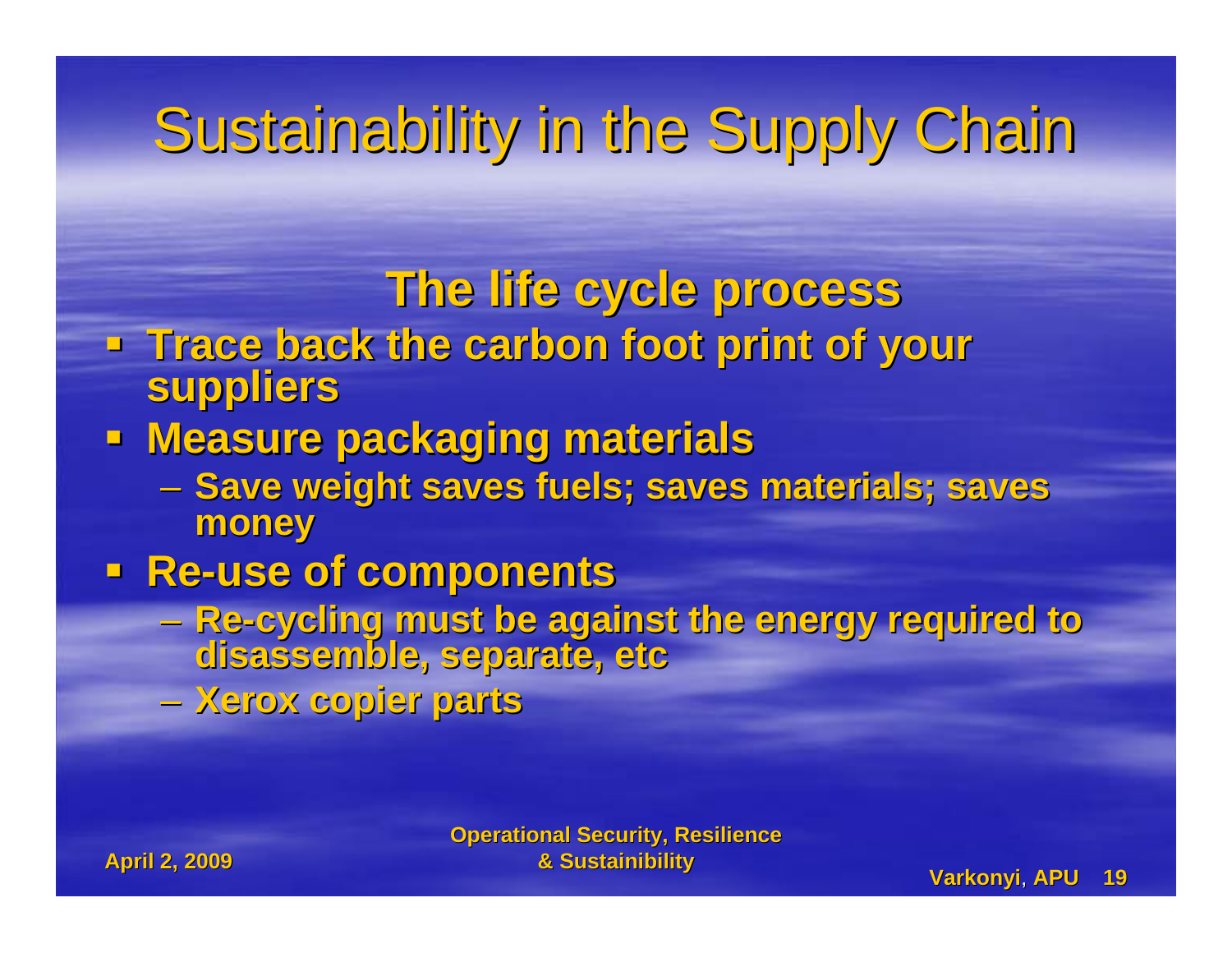**SCOR Tools are processes linking together SCOR Tools are processes linking together seamlessly from supplier to customer seamlessly from supplier to customer**

- **Plan Balance resources with requirements to develop a course of action a course of action**
- **E** Source **Managing inventory, capital assets, schedule deliveries to meet planned or actual demand deliveries to meet planned or actual demand**
- **E** Make Scheduling production to transform products **into finished state, now includes processes into finished state, now includes processes specifically for waste disposal as part of Green SCOR specifically for waste disposal as part of Green SCOR**

**April 2, 2009 April 2, 2009**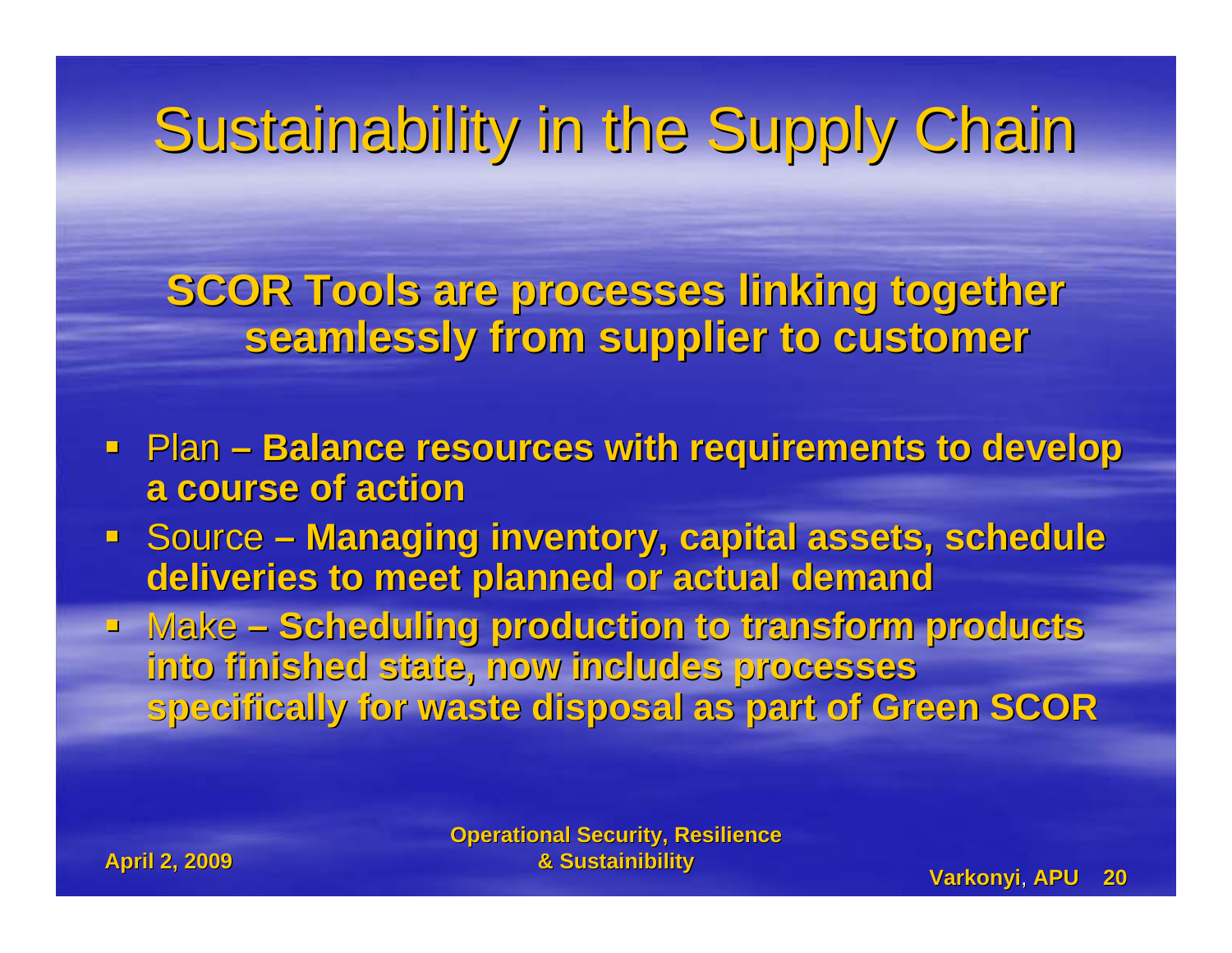- · Deliver Order management, warehouse management, engineer to order to meet<br>planned or actual demand
- Return**– Maintenance, repair, overhaul Maintenance, repair, overhaul extending into post extending into post-delivery customer support delivery customer support**
- **Enable** on which planning and execution of processes<br>rely upon. When considering supply chain risk,<br>the enabler identifies potential risk, assessing<br>the probability and potential impact of the risk,<br>and planning risk mitigation st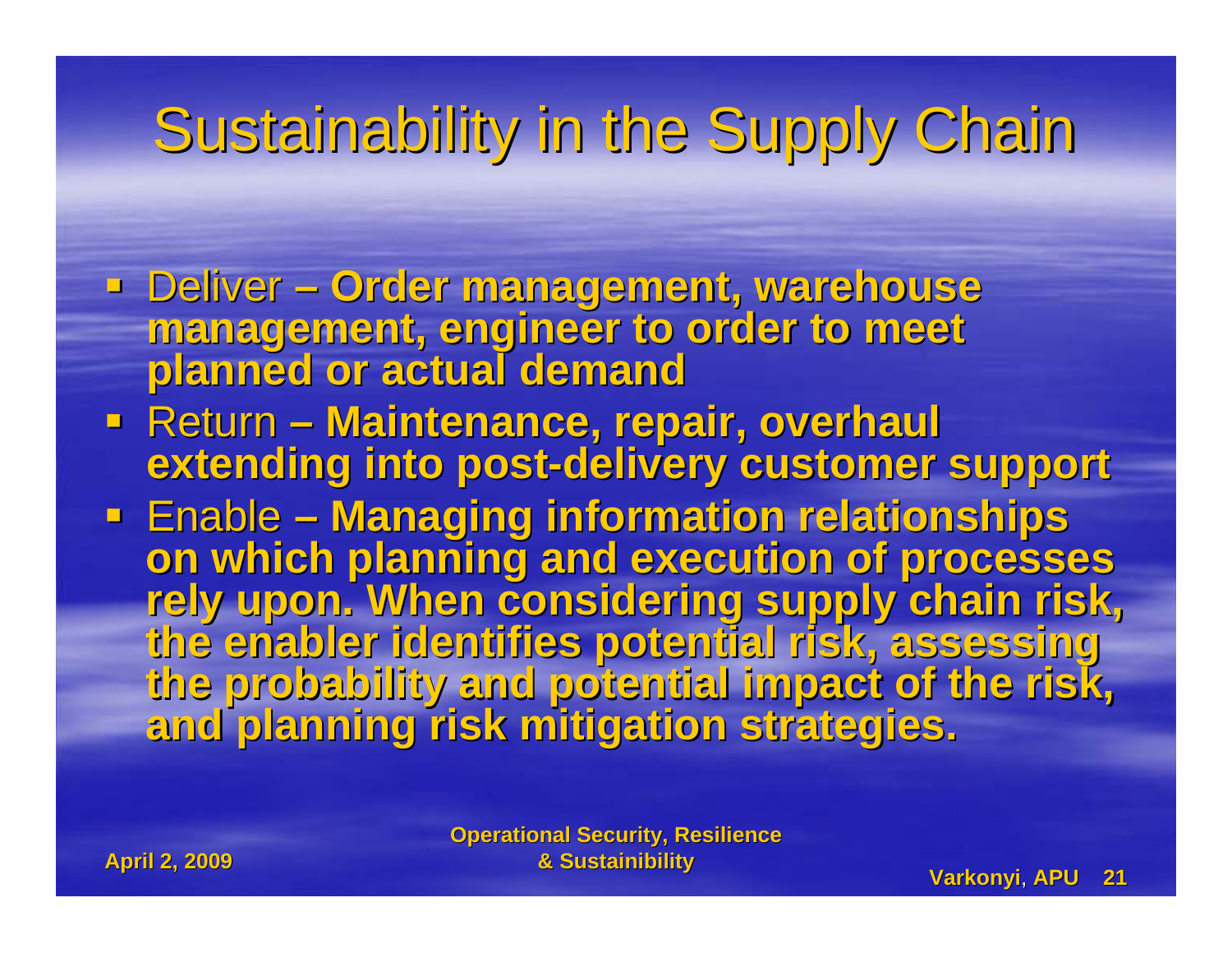## Sustainability in the Supply Chain - Green SCOR

|                | Stakeholder collaboration on                        |
|----------------|-----------------------------------------------------|
|                | environmental issues                                |
|                | $\checkmark$ Plans created to minimize energy use   |
| <b>Source</b>  | $\checkmark$ Select vendors with Environmental      |
|                | <b>Management System</b>                            |
|                | ✓ Establish environmental partnerships with         |
|                | suppliers                                           |
|                |                                                     |
| <b>Make</b>    | $\checkmark$ Schedule peak production for off-peak  |
|                | energy demand times                                 |
|                | ✓ Minimize packaging material                       |
| <b>Deliver</b> | $\checkmark$ Route to minimize fuel consumption     |
|                | $\checkmark$ Retrieve packaging material for re-use |
| <b>Return</b>  | Do not physically return product beyond             |
|                | economic repair                                     |
|                | Take back product for recycling                     |
| Enable         | ✓ Implement an EMS and track                        |
|                | environmental performance                           |
|                | $\checkmark$ Maintain equipment for fuel/energy     |
|                | efficiency                                          |
|                |                                                     |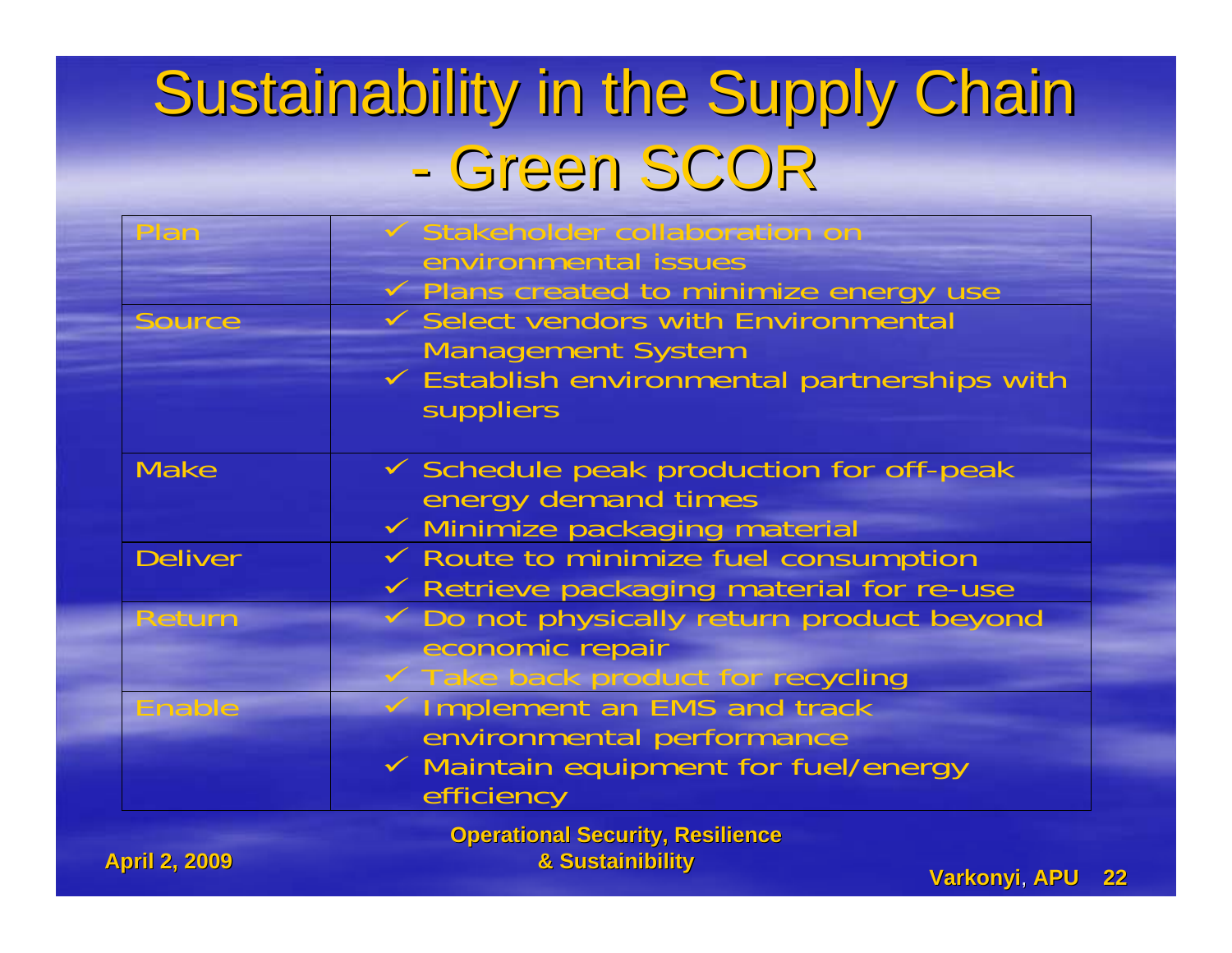**Environmental Management System Environmental Management System**

- **Part of a management system of an** organization in which specific competencies,<br>behaviors, procedures and demands of the<br>implementation of an operational<br>environmental policy of the organization are **defined.\***
- **ISO 14000 standards define EMS, Environmental auditing, Environmental Environmental auditing, Environmental labeling, Life Cycle Assessment labeling, Life Cycle Assessment \* Wikipedia \* Wikipedia**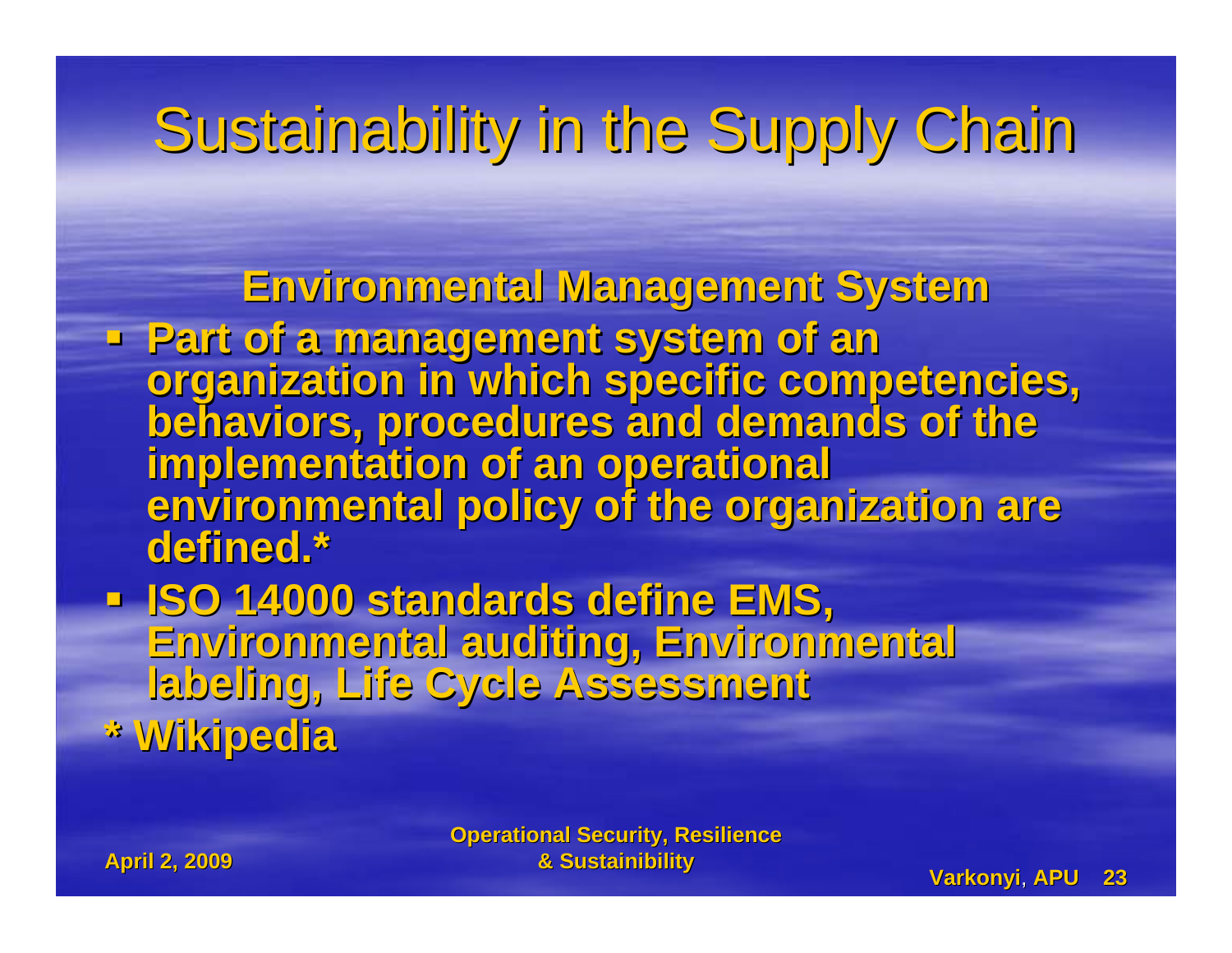**Sustainable Supply Chain Management (SSCM) reinforces shareholder value\***

- □ Ecological challenge Intense global competition for natural resources forcing companies to improve eco-effectiveness<br>of their supply chains
- □ Social challenge Organization of your global challenge □ Social challenge – Organization of your global challenge<br>enables exercise of greater control, i.e.. Minimum pay or<br>avoidance of child labor

□ Economic challenge - Optimum SCM favorably impacts environment by consolidating freight capacity as one

 Integration challenge Integration challenge **– Position SCM within SSCM Position SCM within SSCM \* Accenture \* Accenture - 2007**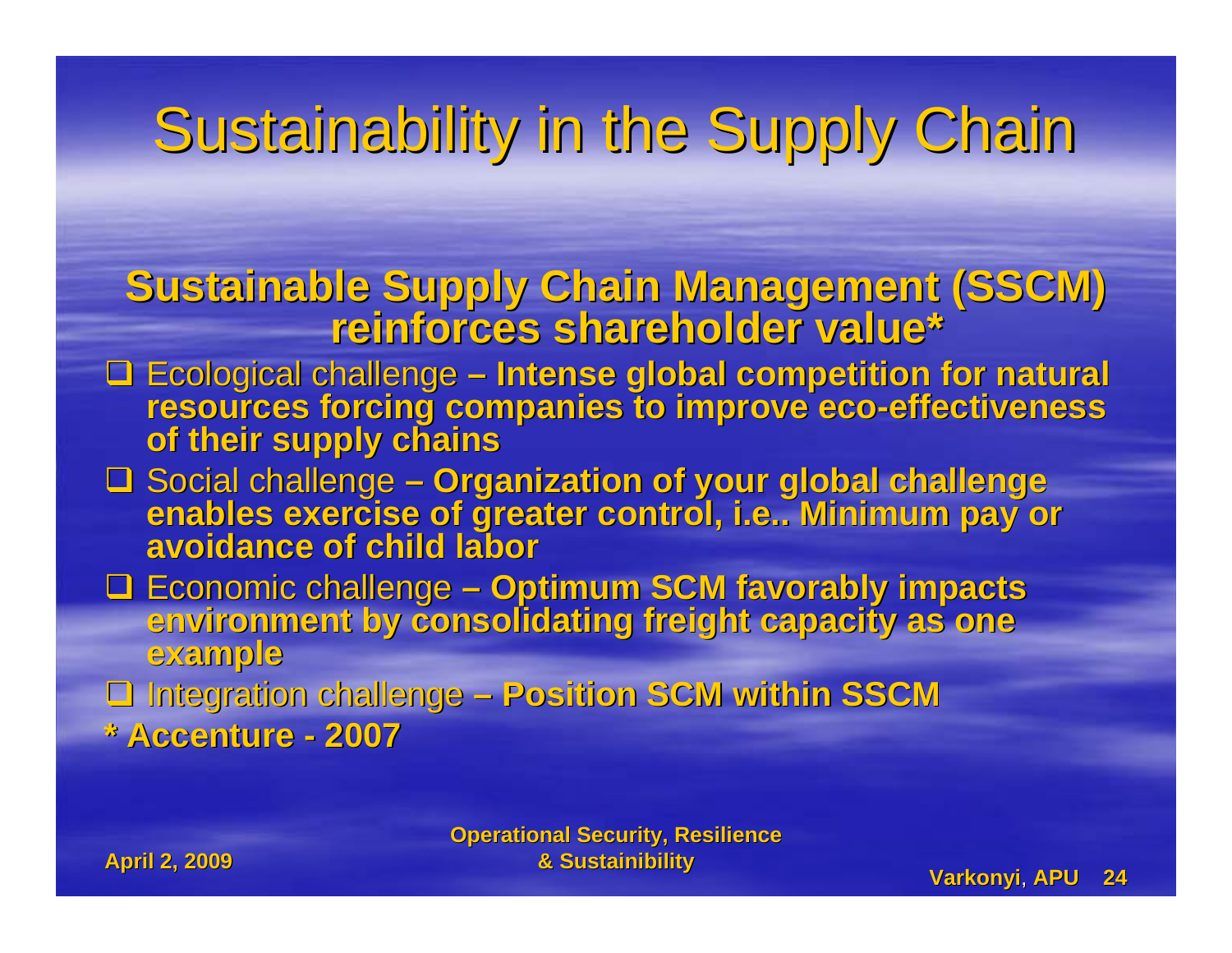- **Triple Bottom Line for Booz Allen Triple Bottom Line for Booz Allen People Planet**
- **Profit**
- **"The movement towards sustainable "The movement towards sustainable supply chain management is rooted in supply chain management is rooted in the concept of sustainability… the concept of sustainability…**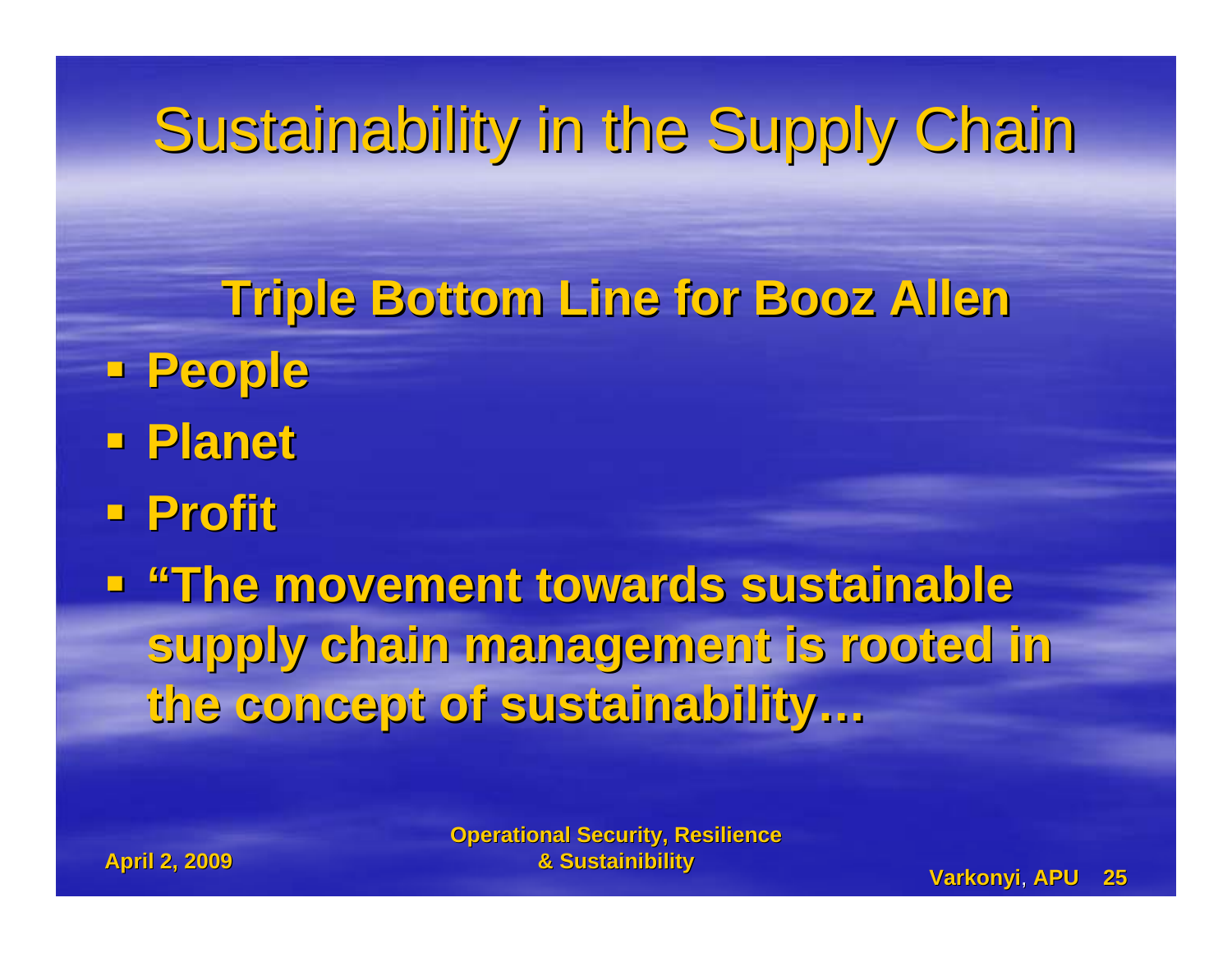#### **Economy Economy**

- **55% of respondents see pressure on 55% of respondents see pressure on**  supply chain vulnerability from volatile **global economy (Aberdeen) global economy (Aberdeen)**
- **List Top Nine Challenges of Global Supply Chain Risk and Reward for 2009 (JP Morgan) (JP Morgan)**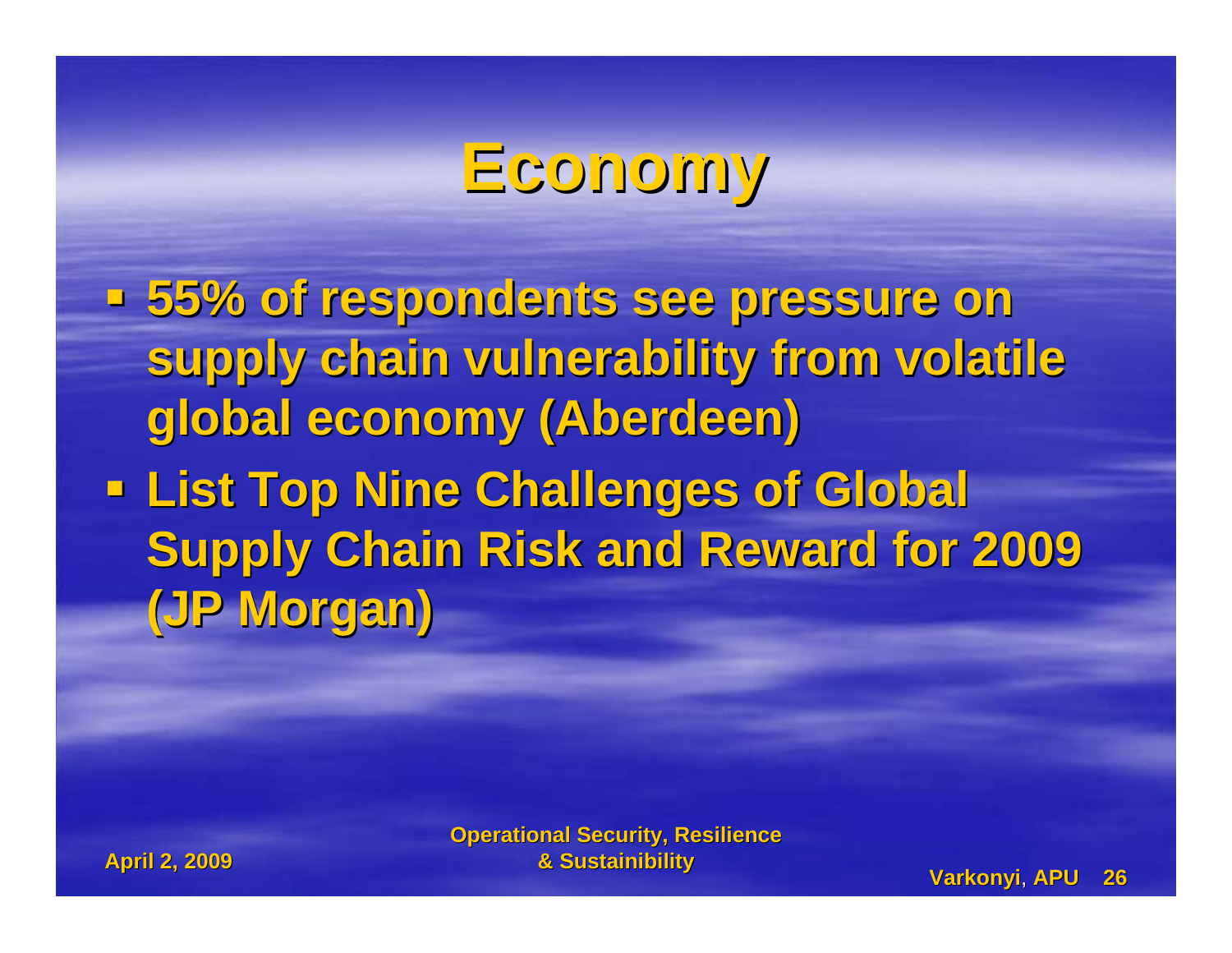## **Economy Economy**

**1. SC Risk Mitigation in Economic SC Risk Mitigation in Economic Downturn Downturna.** Supplier financial risk **b.** Energy volatility **c. Uncertainty of economic recovery Uncertainty of economic recovery 2. Searching for Working Capital Searching for Working Capital 3. Resurgence in Letters of Credit Resurgence in Letters of Credit 4. Shortening the Supply Chain**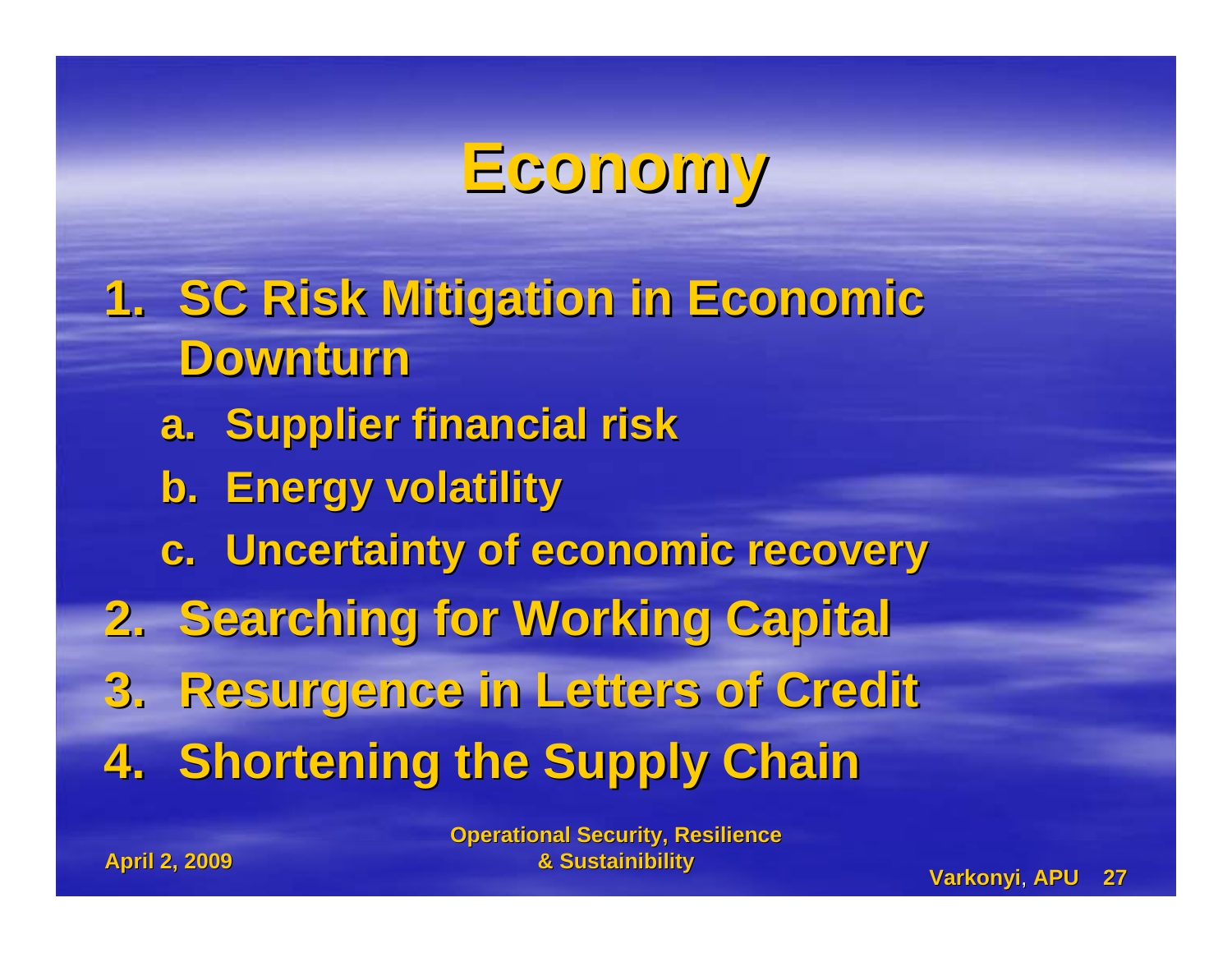## **Economy Economy**

**5. Improved Speed and Savings in Mexico 5. Improved Speed and Savings in Mexico 6. More Free Trade Agreements and More 6. More Free Trade Agreements and More Scrutiny Scrutiny 7. China Clamps Down on Oversight 7. China Clamps Down on Oversight 8. New Import Challenges – The Amended Lacey Act Lacey Act 9. A Global Eye Toward Product Safety 9. A Global Eye Toward Product Safety**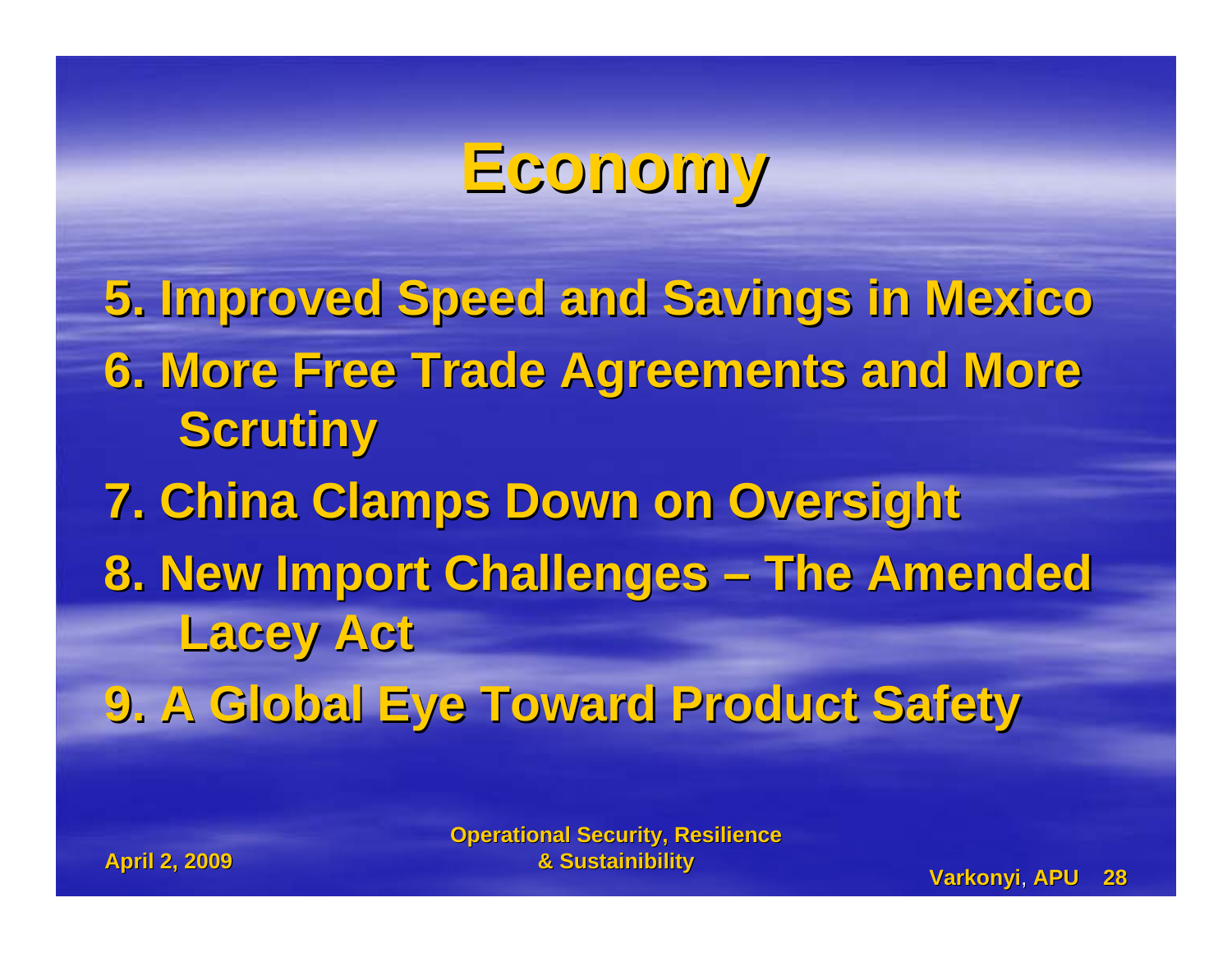**Think about supply chain risks Think about supply chain risks**

- **How many of you had a supply chain disruption? disruption?**
- **Did you quantify the damage from past Did you quantify the damage from past disruptions? disruptions?**
- $\mathcal{L}_{\mathcal{A}}$ **Did you find your biggest vulnerabilities? Did you find your biggest vulnerabilities?**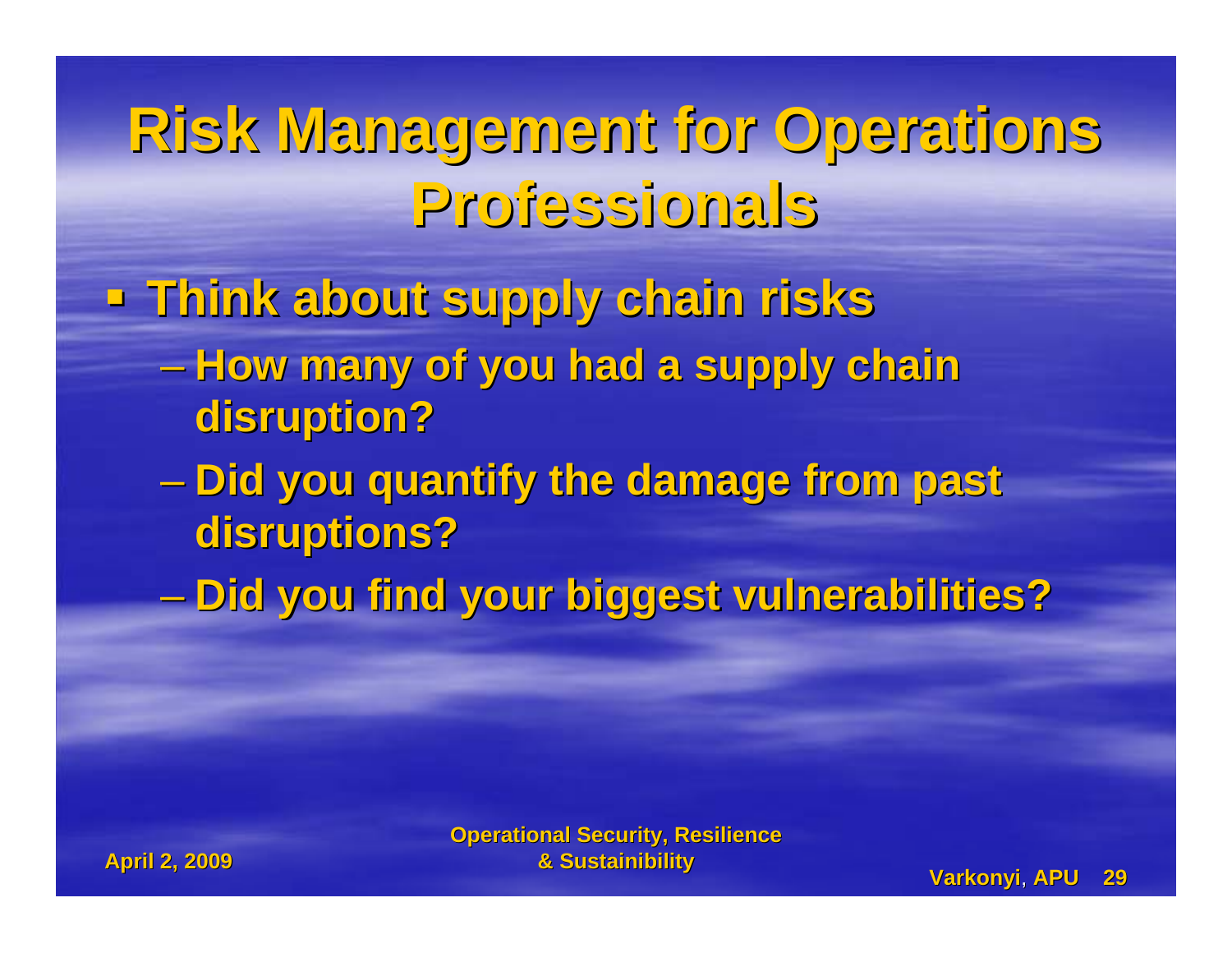**Evaluate your supply chain infrastructure Evaluate your supply chain infrastructure**

- **Dual purpose technology enhancing information exchange? information exchange?**
- **Reduce exposure to supply chain risks from Reduce exposure to supply chain risks from**  core internal processes (i.e. demand **planning, delivery, inventory?) planning, delivery, inventory?)**
- **Collaboration with trading partners, Collaboration with trading partners, including regular supplier and enterprise including regular supplier and enterprise ratings? ratings?**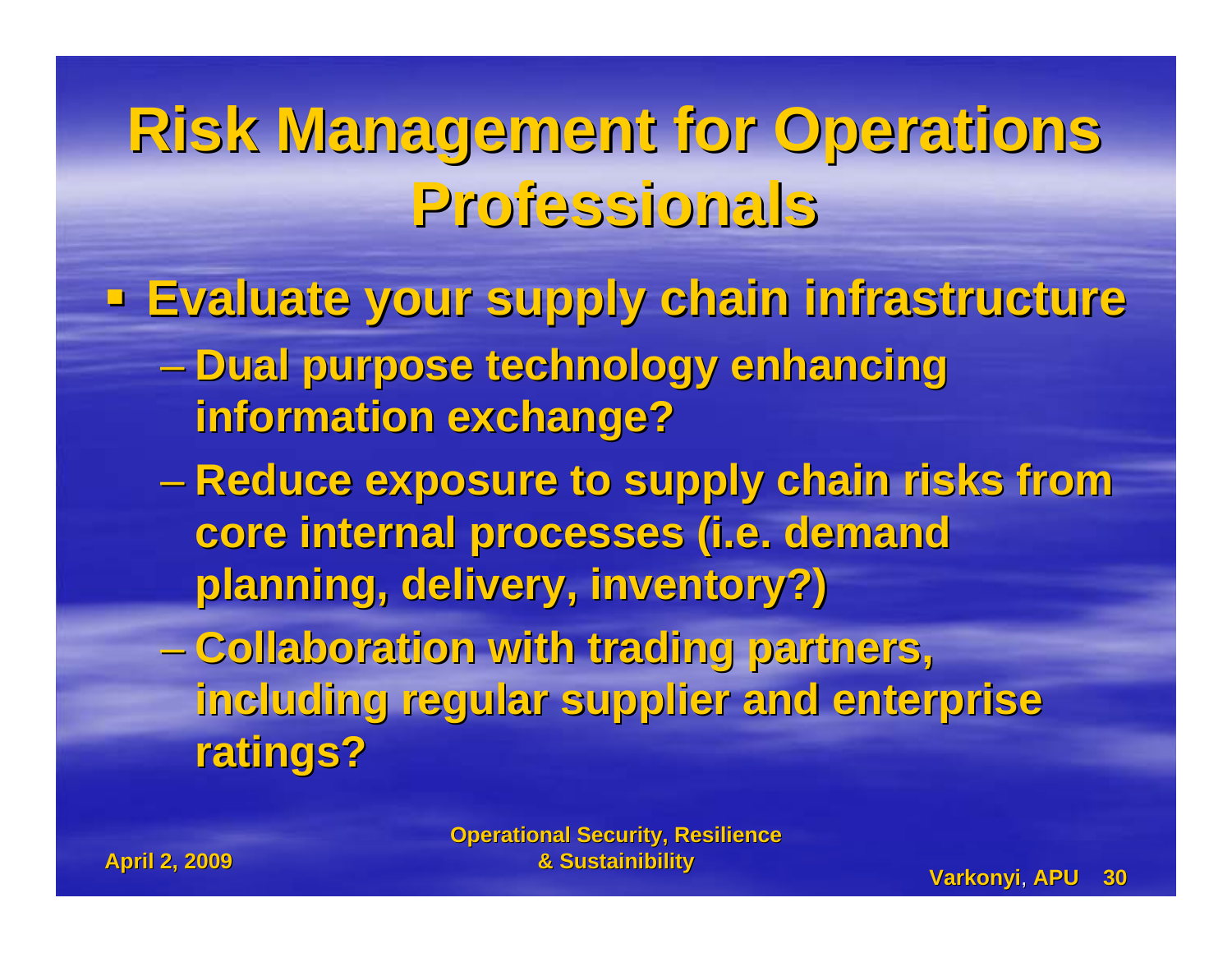- **Enhanced staff awareness about dangers Enhanced staff awareness about dangers of supply chain disruptions of supply chain disruptions**
	- **Observation Observation**
	- **Pro-active processes active processes**
	- **Responsive and flexible Responsive and flexible**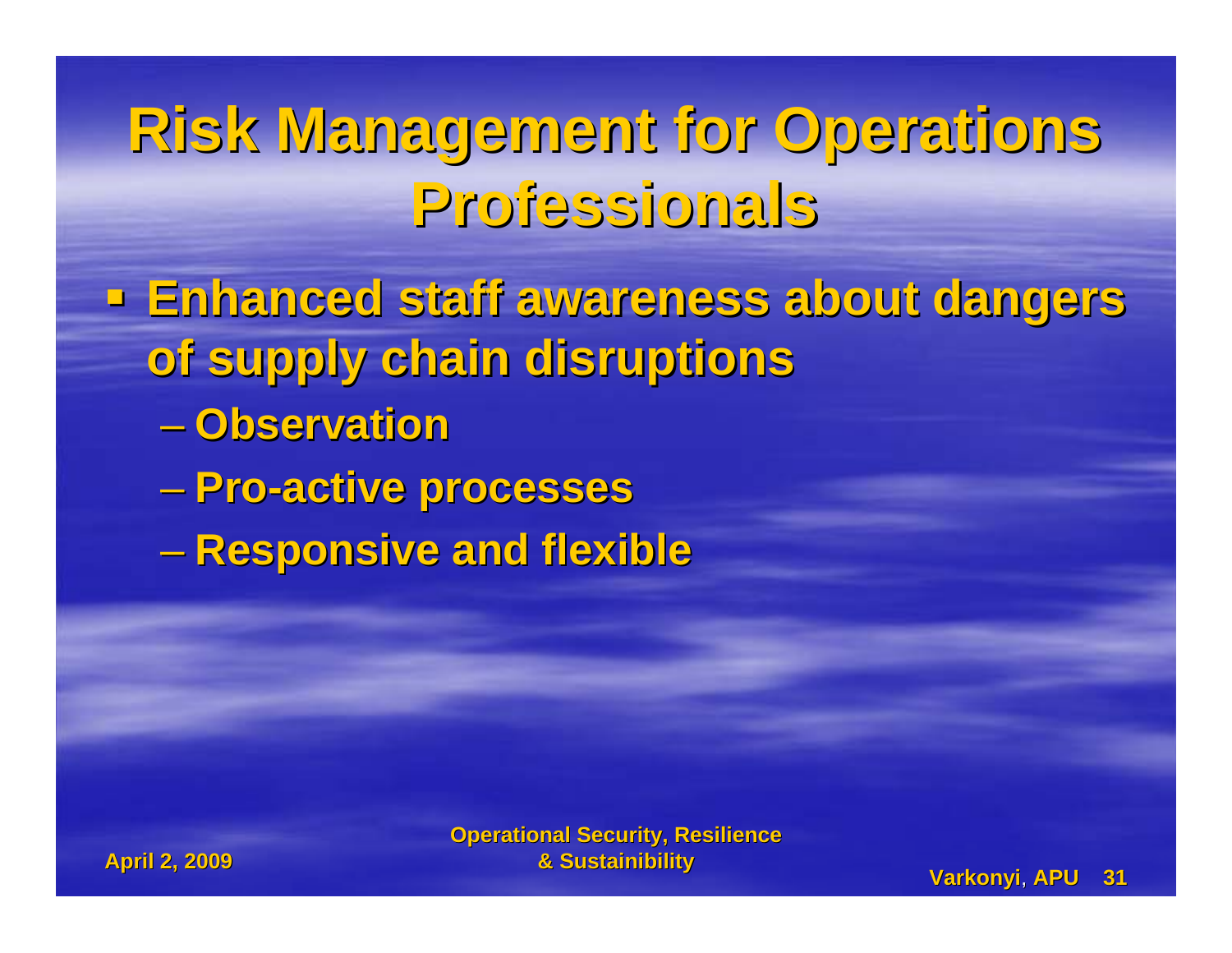



#### **April 2, 2009 April 2, 2009**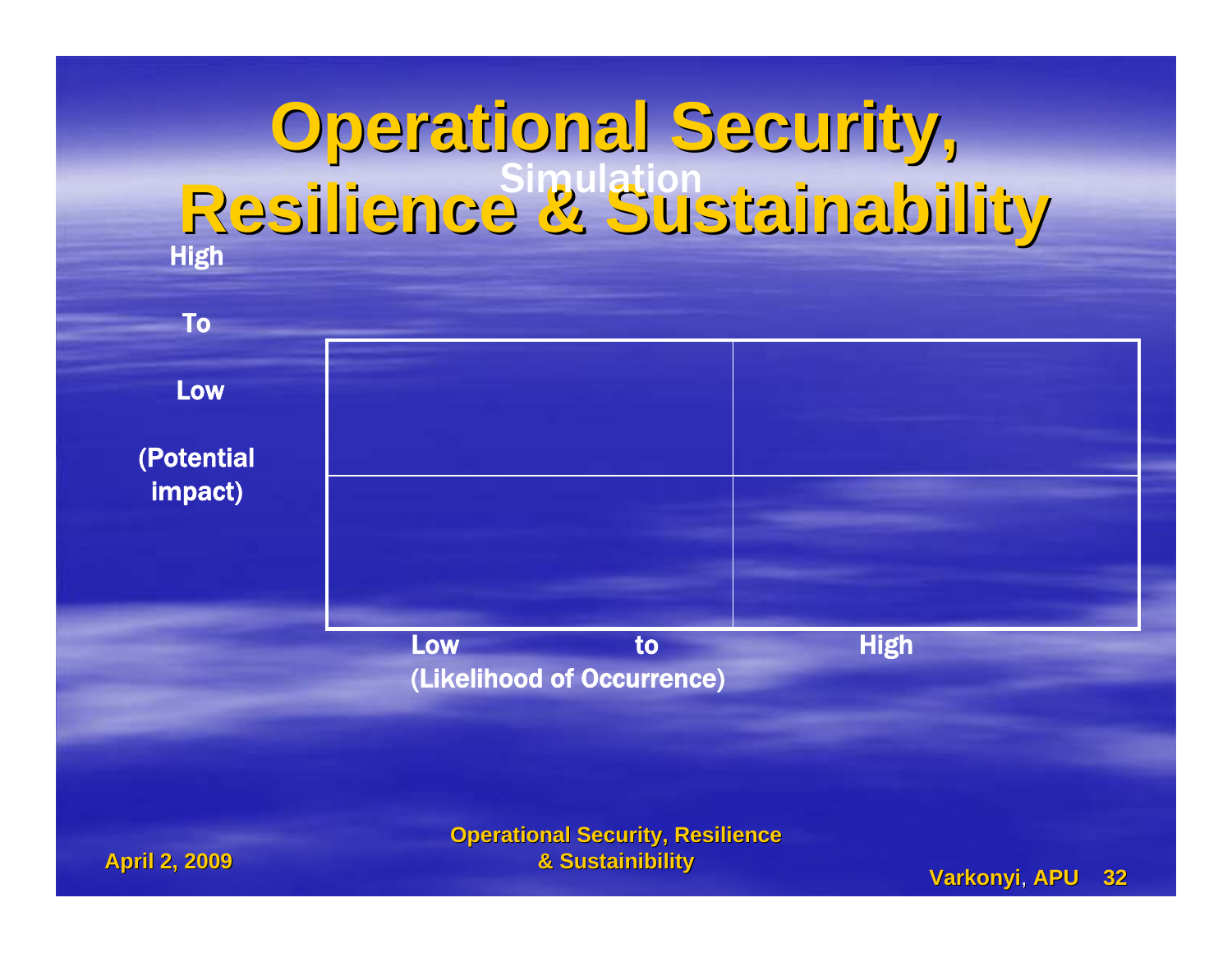To

Low

(Potential impact)

**Low Risk; Low Priority Priority**

Low to High (Likelihood of Occurrence)

**April 2, 2009 April 2, 2009**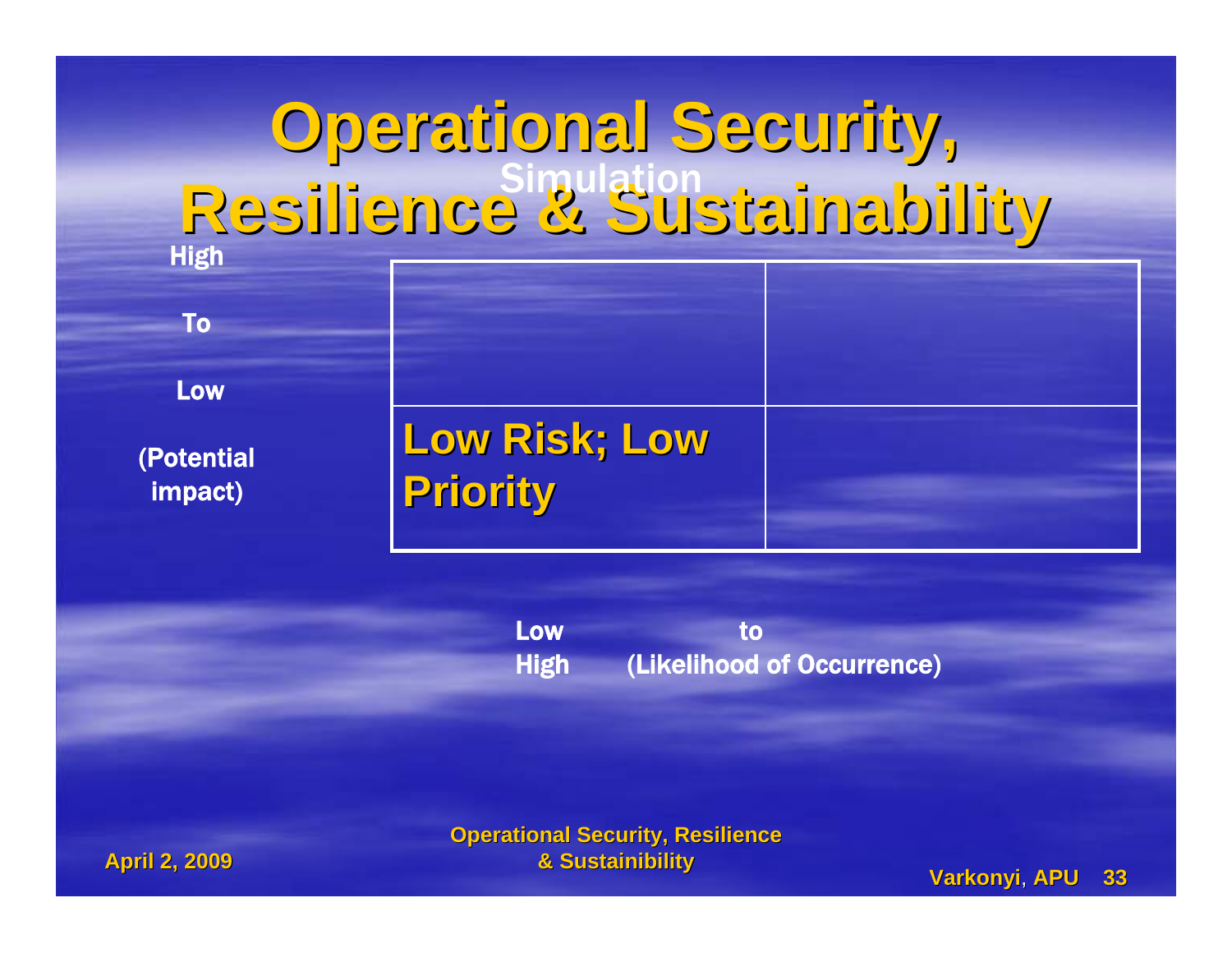| To                    | <b>Moderate Risk;</b> |  |
|-----------------------|-----------------------|--|
| Low                   | moderate priority     |  |
| (Potential<br>impact) |                       |  |
|                       | Low risk; low         |  |
|                       | priority              |  |

Low to High (Likelihood of Occurrence)

**Operational Security, Resilience & Sustainibility & Sustainibility Varkonyi Varkonyi**, **APU 34**

**April 2, 2009 April 2, 2009**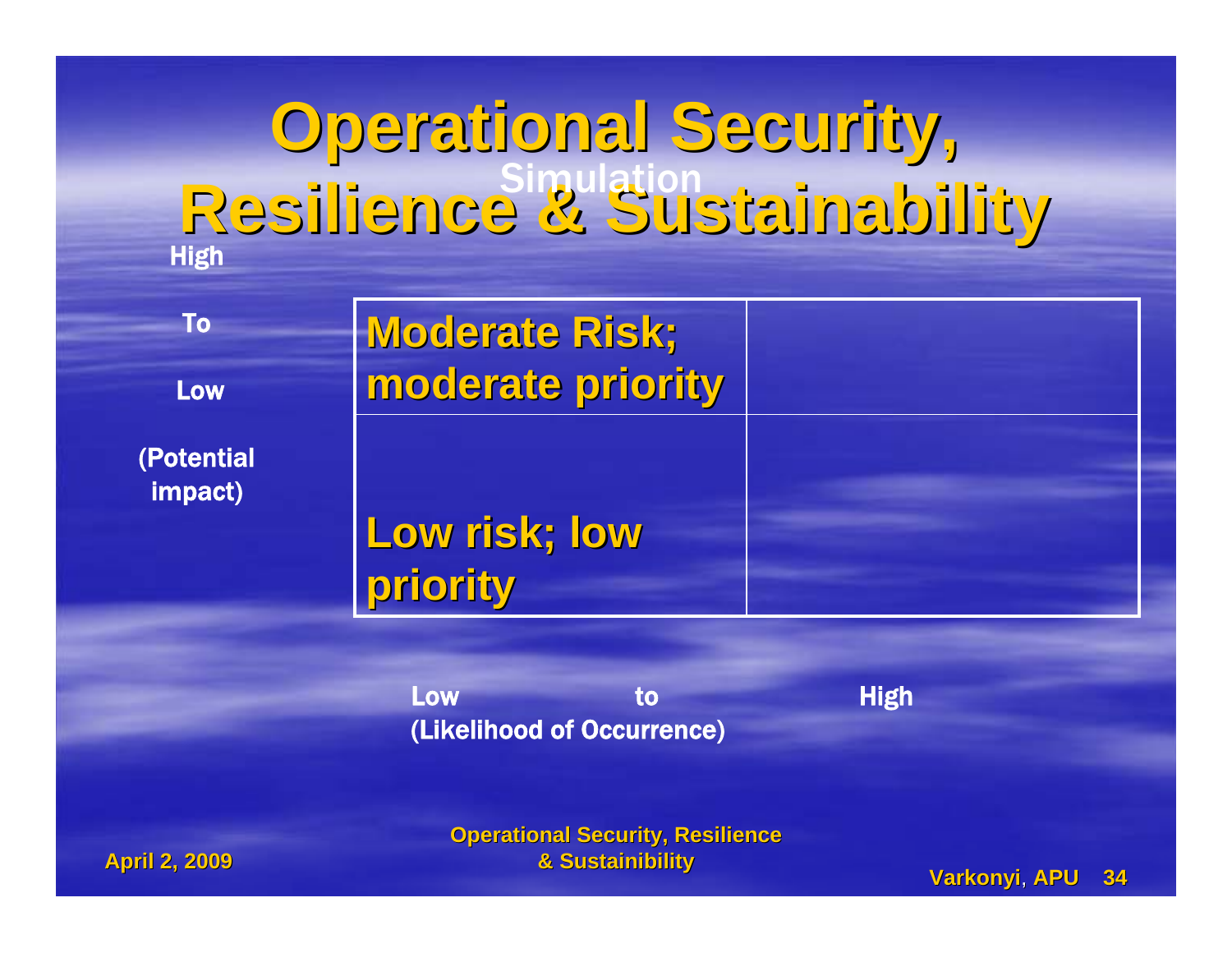Low

(Potential impact)

| <b>Moderate risk:</b><br>medium priority | Critical risk; high<br>priority |
|------------------------------------------|---------------------------------|
| Low risk; low<br>priority                |                                 |

Low to High (Likelihood of Occurrence)

**Operational Security, Resilience & Sustainibility & Sustainibility Varkonyi Varkonyi**, **APU 35**

**April 2, 2009 April 2, 2009**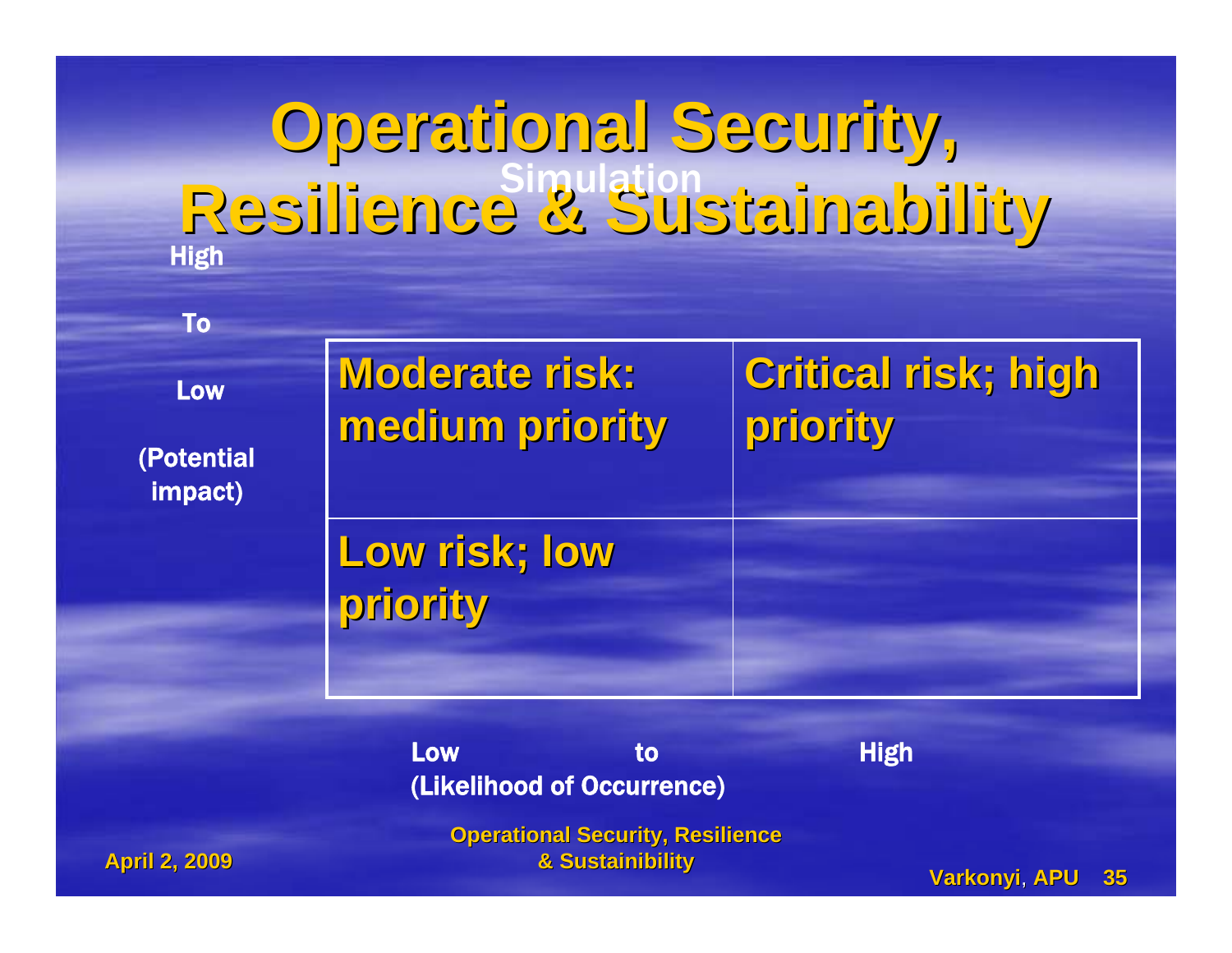Low

(Potential impact)

| <b>Moderate risk:</b> | Critical risk; high   |
|-----------------------|-----------------------|
| medium priority       | priority              |
| Low risk; low         | <b>Moderate risk;</b> |
| priority              | medium priority       |

Low to High (Likelihood of Occurrence)

**Operational Security, Resilience** 

**April 2, 2009 April 2, 2009**

**& Sustainibility & Sustainibility Varkonyi Varkonyi**, **APU 36**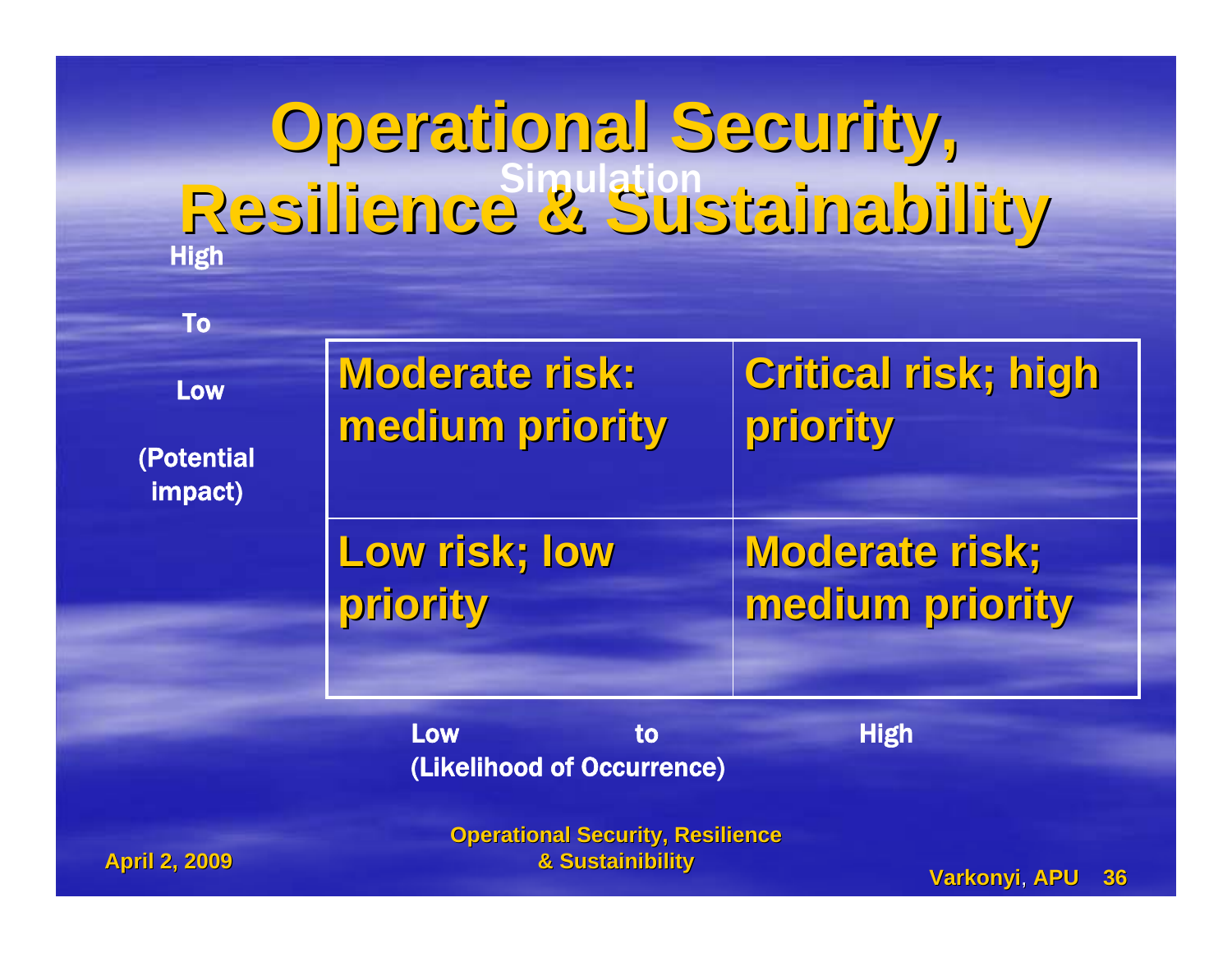- **Expand actively assessed and managed Expand actively assessed and managed supply chain risks ( gap analyses) supply chain risks ( gap analyses) - Use advanced data analysis, supply chain risk decision matrices and chain risk decision matrices and statistical modeling statistical modeling**
- **Hedge impact of non Hedge impact of non-controllable risk controllable risk**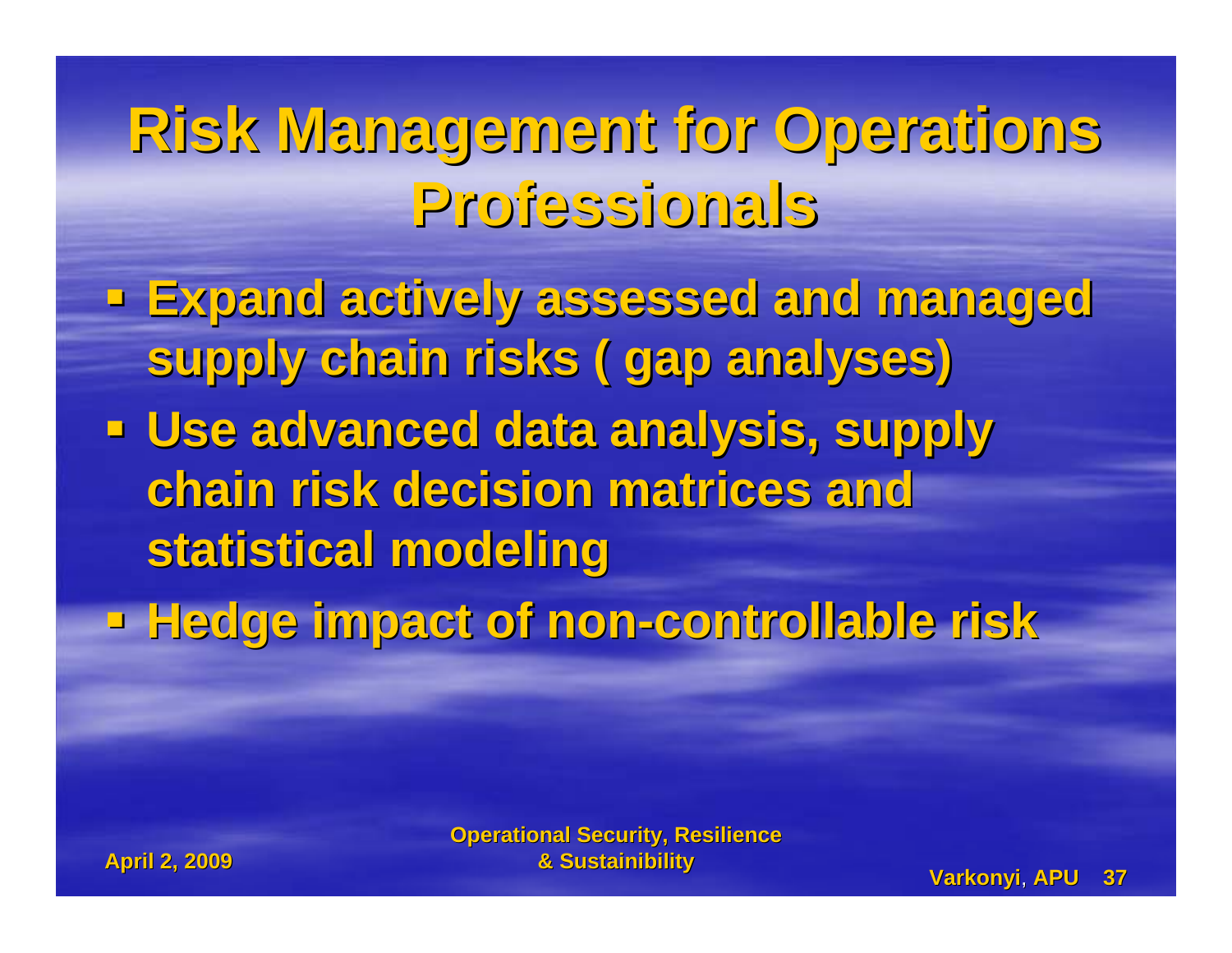## **Learning Objectives Learning Objectives**

- **1. Understanding components in the Understanding components in the trade-off among risk and efficiency off among risk and efficiency**
- **2. Understanding the concept of Risk Management within Enterprise Operations Operations**
- **3. Understanding the convergence of Understanding the convergence of green supply chains with resilient green supply chains with resilient operations operations**